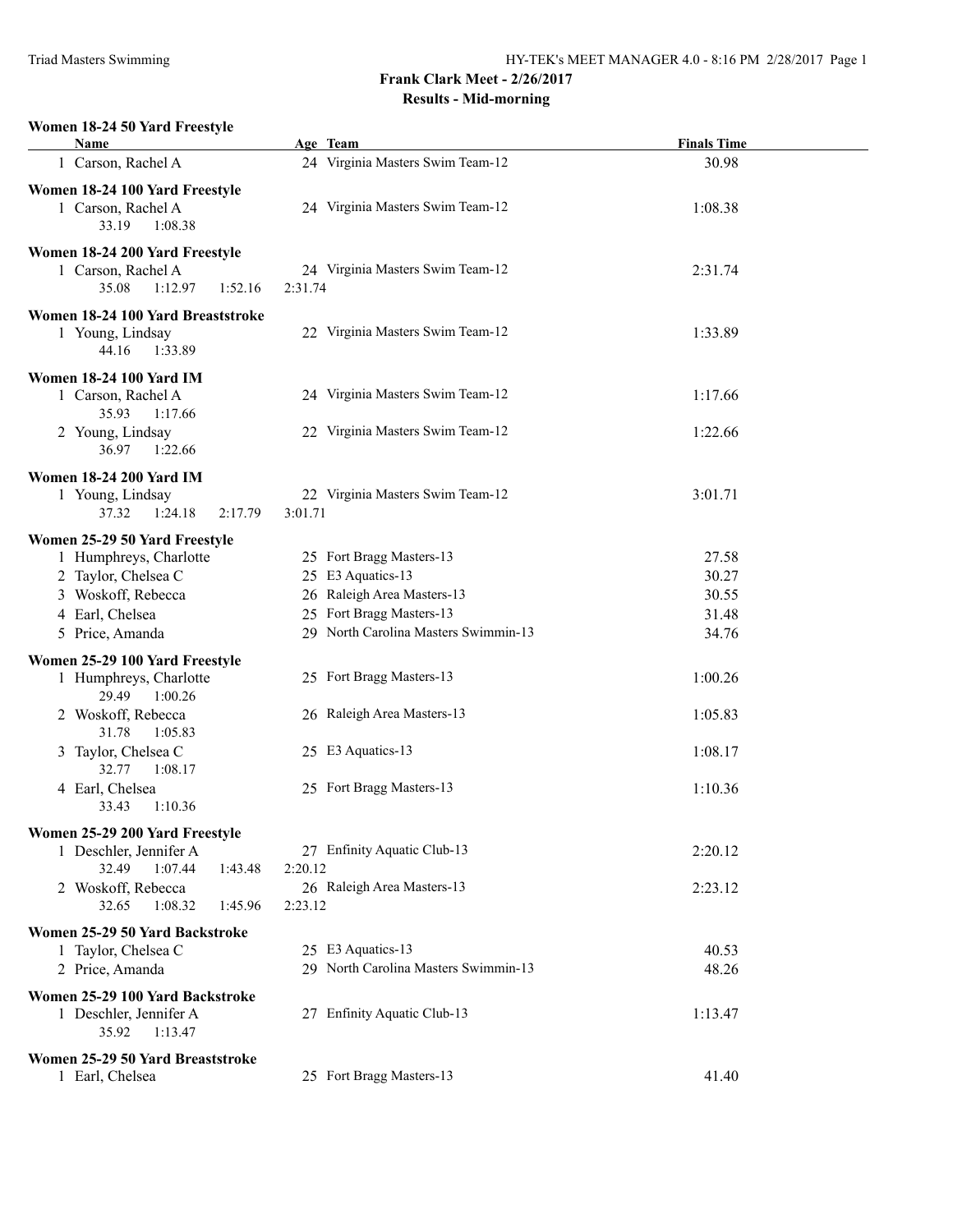| (Women 25-29 50 Yard Breaststroke)         |                                      |         |
|--------------------------------------------|--------------------------------------|---------|
| 2 Woskoff, Rebecca                         | 26 Raleigh Area Masters-13           | 44.34   |
| 3 Price, Amanda                            | 29 North Carolina Masters Swimmin-13 | 51.75   |
| Women 25-29 50 Yard Butterfly              |                                      |         |
| 1 Humphreys, Charlotte                     | 25 Fort Bragg Masters-13             | 28.79   |
| 2 Taylor, Chelsea C                        | 25 E3 Aquatics-13                    | 34.60   |
| 3 Price, Amanda                            | 29 North Carolina Masters Swimmin-13 | 45.01   |
| Women 25-29 100 Yard Butterfly             |                                      |         |
| 1 Humphreys, Charlotte<br>29.97<br>1:04.42 | 25 Fort Bragg Masters-13             | 1:04.42 |
| <b>Women 25-29 100 Yard IM</b>             |                                      |         |
| 1 Woskoff, Rebecca                         | 26 Raleigh Area Masters-13           | 1:19.19 |
| 38.09<br>1:19.19                           |                                      |         |
| 2 Taylor, Chelsea C                        | 25 E3 Aquatics-13                    | 1:20.38 |
| 37.92<br>1:20.38                           |                                      |         |
| 3 Earl, Chelsea<br>36.77                   | 25 Fort Bragg Masters-13             | 1:21.67 |
| 1:21.67                                    |                                      |         |
| <b>Women 25-29 200 Yard IM</b>             |                                      |         |
| 1 Deschler, Jennifer A                     | 27 Enfinity Aquatic Club-13          | 2:40.40 |
| 35.84<br>1:17.56<br>2:03.70                | 2:40.40                              |         |
| Women 30-34 50 Yard Freestyle              |                                      |         |
| 1 Jones, Lindsey E                         | 30 Virginia Masters Swim Team-12     | 28.96   |
| Women 30-34 100 Yard Freestyle             |                                      |         |
| 1 Jones, Lindsey E                         | 30 Virginia Masters Swim Team-12     | 1:04.93 |
| 30.58<br>1:04.93                           |                                      |         |
| Women 30-34 200 Yard Freestyle             |                                      |         |
| 1 Pelczynski, Kathleen                     | 31 Raleigh Area Masters-13           | 2:14.66 |
| 30.41<br>1:04.73<br>1:40.03                | 2:14.66                              |         |
| 2 Jones, Lindsey E                         | 30 Virginia Masters Swim Team-12     | 2:25.15 |
| 1:08.87<br>32.01<br>1:46.99                | 2:25.15                              |         |
| Women 30-34 100 Yard Backstroke            |                                      |         |
| 1 Pelczynski, Kathleen                     | 31 Raleigh Area Masters-13           | 1:15.60 |
| 1:15.60<br>36.24                           |                                      |         |
| Women 30-34 50 Yard Breaststroke           |                                      |         |
| 1 Pelczynski, Kathleen                     | 31 Raleigh Area Masters-13           | 36.59   |
| <b>Women 30-34 100 Yard IM</b>             |                                      |         |
| 1 Jones, Lindsey E                         | 30 Virginia Masters Swim Team-12     | 1:13.17 |
| <b>Women 30-34 200 Yard IM</b>             |                                      |         |
| 1 Pelczynski, Kathleen                     | 31 Raleigh Area Masters-13           | 2:36.97 |
| 1:15.14<br>2:01.31<br>32.72                | 2:36.97                              |         |
| Women 35-39 100 Yard Freestyle             |                                      |         |
| 1 Old, Cath A                              | 39 Triad Masters Swimming Greens-13  | 1:07.80 |
| 32.89<br>1:07.80                           |                                      |         |
| Women 35-39 200 Yard Freestyle             |                                      |         |
| 1 Old, Cath A                              | 39 Triad Masters Swimming Greens-13  | 2:40.22 |
| 37.20<br>1:18.41<br>2:00.31                | 2:40.22                              |         |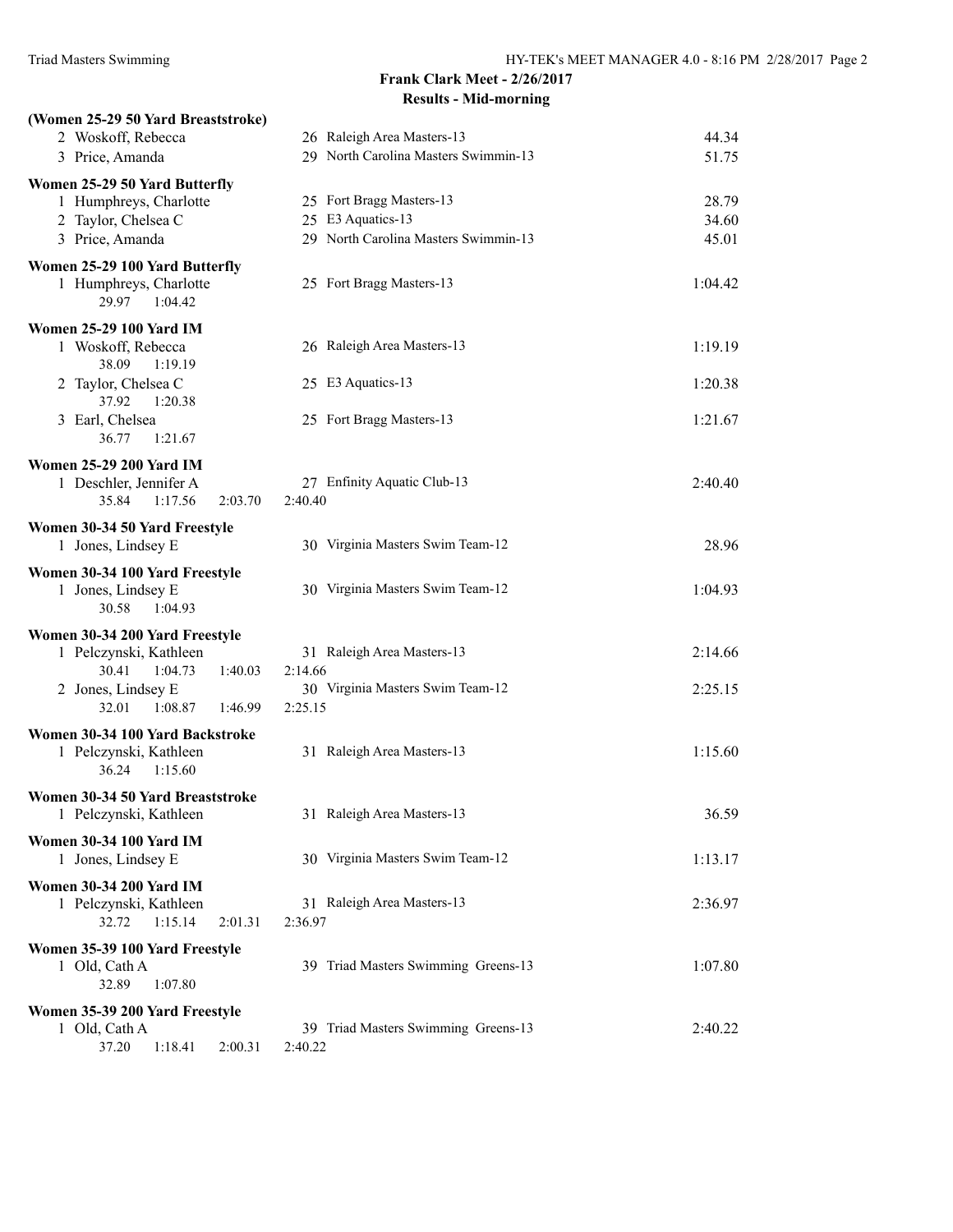| (Women 35-39 200 Yard Freestyle)<br>2 Gardner, Katherine E<br>36.38<br>1:17.76<br>2:03.27                                          | 35 Virginia Masters Swim Team-12<br>2:49.21                                                                                                    | 2:49.21                          |
|------------------------------------------------------------------------------------------------------------------------------------|------------------------------------------------------------------------------------------------------------------------------------------------|----------------------------------|
| Women 35-39 50 Yard Backstroke<br>1 Old, Cath A                                                                                    | 39 Triad Masters Swimming Greens-13                                                                                                            | 32.29                            |
| Women 35-39 100 Yard Backstroke<br>1 Old, Cath A<br>35.51<br>1:11.50                                                               | 39 Triad Masters Swimming Greens-13                                                                                                            | 1:11.50                          |
| Women 35-39 50 Yard Breaststroke<br>1 Gardner, Katherine E                                                                         | 35 Virginia Masters Swim Team-12                                                                                                               | 44.14                            |
| Women 35-39 50 Yard Butterfly<br>1 Gardner, Katherine E                                                                            | 35 Virginia Masters Swim Team-12                                                                                                               | 37.07                            |
| <b>Women 35-39 100 Yard IM</b><br>1 Gardner, Katherine E<br>37.00<br>1:22.95                                                       | 35 Virginia Masters Swim Team-12                                                                                                               | 1:22.95                          |
| <b>Women 35-39 200 Yard IM</b><br>1 Gardner, Katherine E<br>38.06<br>1:21.52<br>2:15.23                                            | 35 Virginia Masters Swim Team-12<br>2:59.85                                                                                                    | 2:59.85                          |
| Women 40-44 50 Yard Freestyle<br>1 Law, Amanda M                                                                                   | 41 Raleigh Area Masters-13                                                                                                                     | 37.39                            |
| Women 40-44 100 Yard Freestyle<br>1 Law, Amanda M<br>41.08<br>1:24.18                                                              | 41 Raleigh Area Masters-13                                                                                                                     | 1:24.18                          |
| Women 40-44 50 Yard Breaststroke<br>1 Law, Amanda M                                                                                | 41 Raleigh Area Masters-13                                                                                                                     | 45.20                            |
| Women 40-44 100 Yard Breaststroke<br>1 Law, Amanda M<br>49.37<br>1:39.46                                                           | 41 Raleigh Area Masters-13                                                                                                                     | 1:39.46                          |
| Women 45-49 50 Yard Freestyle<br>1 Buckley-Kornatz, Jennifer A<br>2 Hefner, Kara L<br>3 Greene, Dana M<br>4 Gratsou-Zodl, Violetta | 45 Enfinity Aquatic Club-13<br>45 North Carolina Masters Swimmin-13<br>48 North Carolina Aquatic Club Ma-13<br>46 YMCA Of the Triangle Area-13 | 27.73<br>31.73<br>35.38<br>37.16 |
| Women 45-49 100 Yard Freestyle<br>1 Buckley-Kornatz, Jennifer A<br>1:02.62<br>29.97                                                | 45 Enfinity Aquatic Club-13                                                                                                                    | 1:02.62                          |
| 2 Maycock, Cary W<br>31.39<br>1:04.71                                                                                              | 48 Enfinity Aquatic Club-13                                                                                                                    | 1:04.71                          |
| 3 Hefner, Kara L<br>33.60<br>1:10.00                                                                                               | 45 North Carolina Masters Swimmin-13                                                                                                           | 1:10.00                          |
| 4 Gratsou-Zodl, Violetta<br>40.53<br>1:23.04                                                                                       | 46 YMCA Of the Triangle Area-13                                                                                                                | 1:23.04                          |
| 5 Greene, Dana M<br>40.12<br>1:23.52                                                                                               | 48 North Carolina Aquatic Club Ma-13                                                                                                           | 1:23.52                          |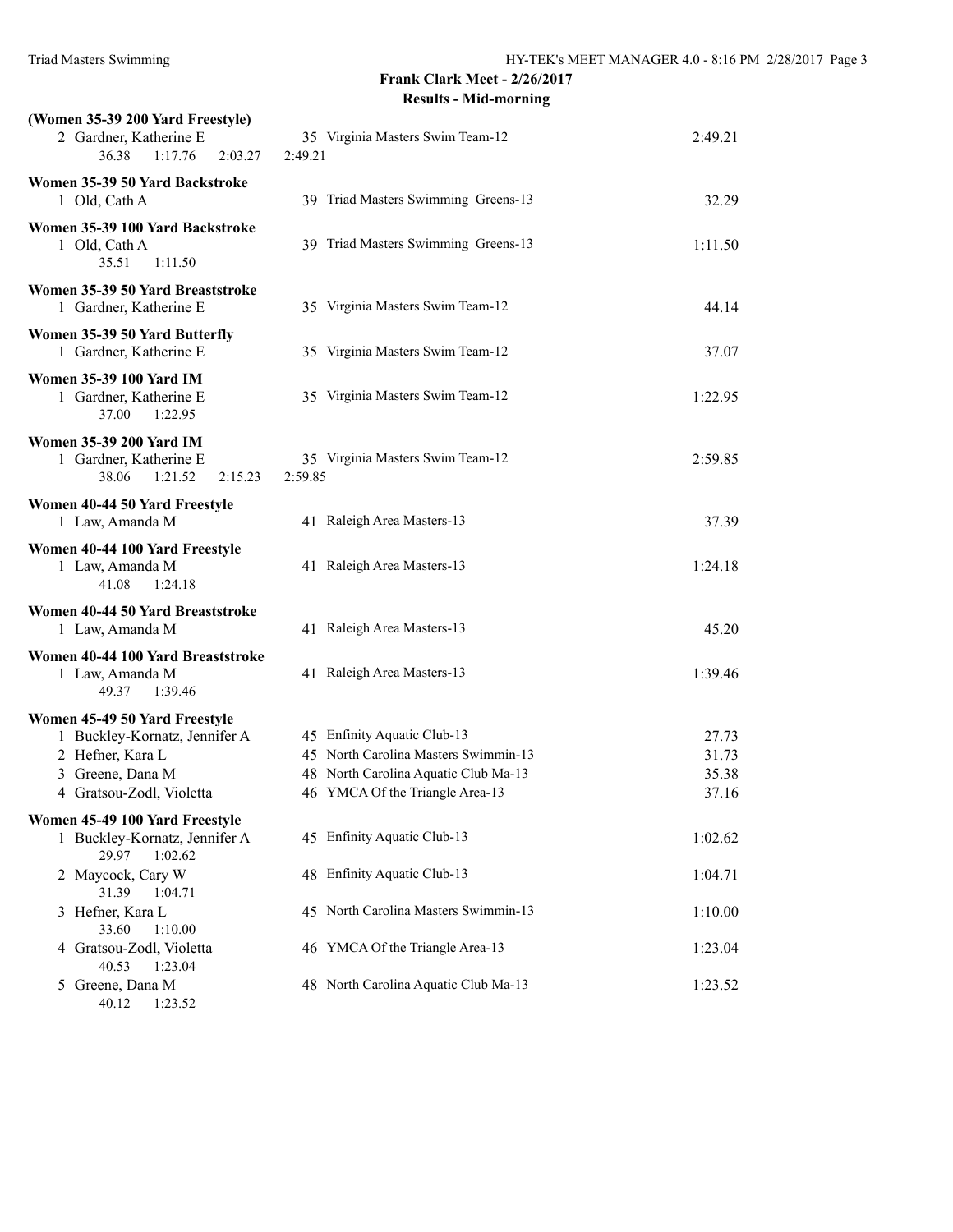| Women 45-49 200 Yard Freestyle                    |                                                 |         |
|---------------------------------------------------|-------------------------------------------------|---------|
| 1 Maycock, Cary W                                 | 48 Enfinity Aquatic Club-13                     | 2:24.89 |
| 33.95<br>1:10.59<br>1:47.72                       | 2:24.89                                         |         |
| 2 Hefner, Kara L                                  | 45 North Carolina Masters Swimmin-13            | 2:33.35 |
| 33.78<br>1:12.13<br>1:52.64                       | 2:33.35                                         |         |
| Women 45-49 50 Yard Backstroke                    |                                                 |         |
| 1 Buckley-Kornatz, Jennifer A                     | 45 Enfinity Aquatic Club-13                     | 32.20   |
| 2 Gratsou-Zodl, Violetta                          | 46 YMCA Of the Triangle Area-13                 | 47.29   |
| Women 45-49 100 Yard Backstroke                   |                                                 |         |
| 1 Buckley-Kornatz, Jennifer A                     | 45 Enfinity Aquatic Club-13                     | 1:10.86 |
| 1:10.86<br>33.54                                  |                                                 |         |
| Women 45-49 50 Yard Breaststroke                  |                                                 |         |
| 1 Maycock, Cary W                                 | 48 Enfinity Aquatic Club-13                     | 40.59   |
| 2 Gratsou-Zodl, Violetta                          | 46 YMCA Of the Triangle Area-13                 | 48.47   |
| Women 45-49 50 Yard Butterfly                     |                                                 |         |
| 1 Buckley-Kornatz, Jennifer A                     | 45 Enfinity Aquatic Club-13                     | 31.96   |
| 2 Maycock, Cary W                                 | 48 Enfinity Aquatic Club-13                     | 36.28   |
| 3 Hefner, Kara L                                  | 45 North Carolina Masters Swimmin-13            | 37.41   |
|                                                   |                                                 |         |
| <b>Women 45-49 100 Yard IM</b>                    | 45 North Carolina Masters Swimmin-13            |         |
| 1 Hefner, Kara L                                  |                                                 | 1:26.51 |
| 41.91<br>1:26.51<br>2 Gratsou-Zodl, Violetta      | 46 YMCA Of the Triangle Area-13                 | 1:40.72 |
| 50.66<br>1:40.72                                  |                                                 |         |
|                                                   |                                                 |         |
| <b>Women 45-49 200 Yard IM</b>                    |                                                 |         |
| 1 Maycock, Cary W                                 | 48 Enfinity Aquatic Club-13                     | 2:51.93 |
| 37.13<br>1:21.57<br>2:11.77                       | 2:51.93                                         |         |
| Women 50-54 50 Yard Freestyle                     |                                                 |         |
| 1 Wolff, Celia                                    | 50 Fort Bragg Masters-13                        | 28.01   |
| 2 Dore, Mary G                                    | 53 SwimMAC Masters - Charlotte-13               | 28.57   |
| 3 Quillen, Diane E                                | 53 Enfinity Aquatic Club-13                     | 29.65   |
| Women 50-54 100 Yard Freestyle                    |                                                 |         |
| 1 Dore, Mary G                                    | 53 SwimMAC Masters - Charlotte-13               | 1:01.75 |
| 30.01<br>1:01.75                                  |                                                 |         |
| 2 Quillen, Diane E                                | 53 Enfinity Aquatic Club-13                     | 1:04.90 |
| 31.06 1:04.90                                     |                                                 |         |
| 3 Gregory, Carol M                                | 52 Tyde Endurance and Aquatics Ma-13            | 1:13.02 |
| 35.10<br>1:13.02                                  |                                                 |         |
| 4 Ericsson, Kate A                                | 50 Virginia Masters Swim Team-12                | 1:15.65 |
| 36.21<br>1:15.65                                  |                                                 |         |
| Women 50-54 200 Yard Freestyle                    |                                                 |         |
| 1 Dore, Mary G                                    | 53 SwimMAC Masters - Charlotte-13               | 2:14.21 |
| 30.87<br>1:04.80<br>1:39.75                       | 2:14.21                                         |         |
| 2 Salazar, Lynn                                   | 50 North Carolina Masters Swimmin-13            | 2:18.14 |
| 32.10<br>1:07.22<br>1:43.37                       | 2:18.14<br>52 Tyde Endurance and Aquatics Ma-13 |         |
| 3 Gregory, Carol M<br>35.12<br>1:15.27<br>1:56.20 | 2:36.03                                         | 2:36.03 |
|                                                   |                                                 |         |
| Women 50-54 50 Yard Backstroke                    |                                                 |         |
| 1 Gregory, Carol M                                | 52 Tyde Endurance and Aquatics Ma-13            | 40.00   |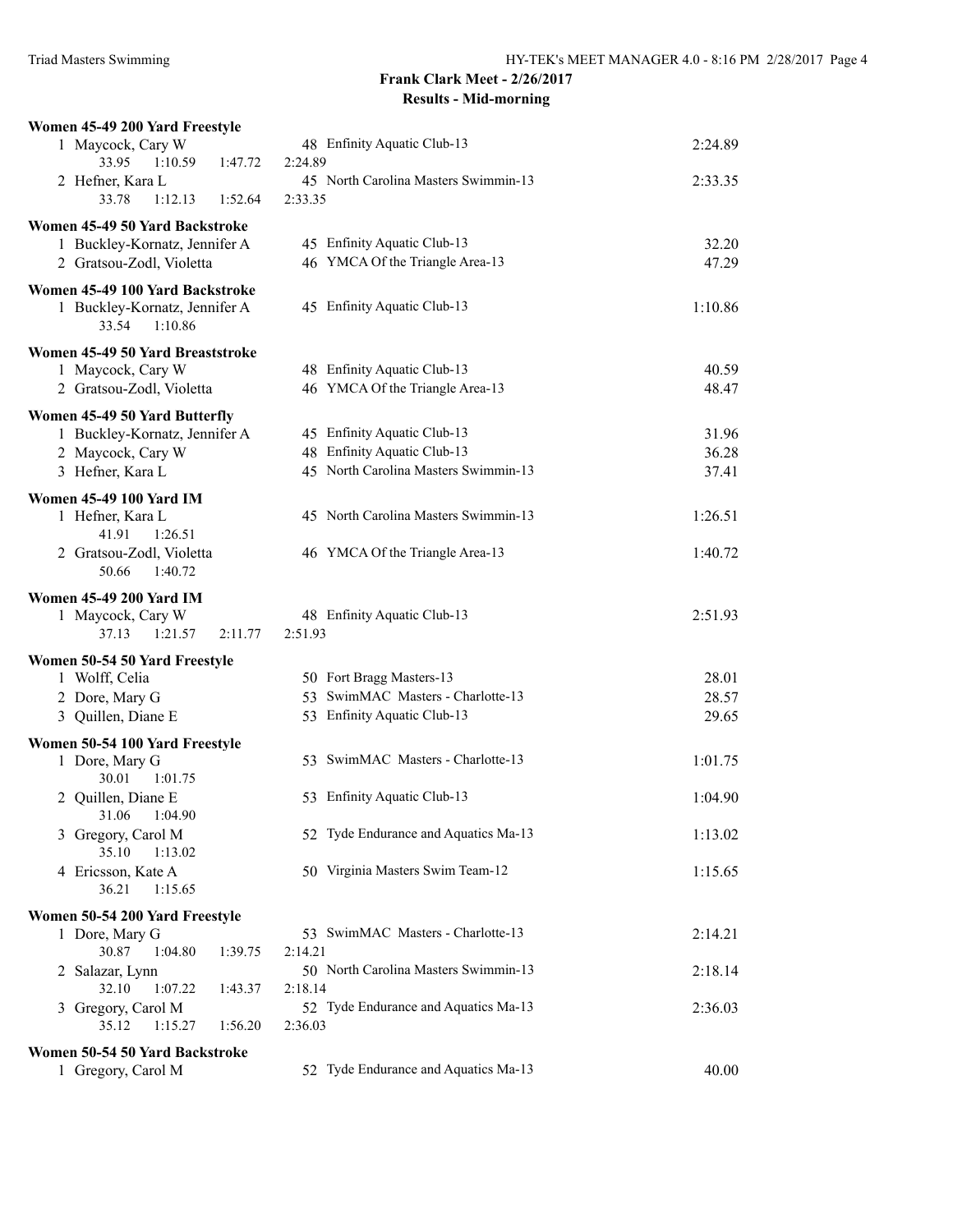| Women 50-54 100 Yard Backstroke                          |                                                                   |                |
|----------------------------------------------------------|-------------------------------------------------------------------|----------------|
| 1 Gregory, Carol M                                       | 52 Tyde Endurance and Aquatics Ma-13                              | 1:23.86        |
| 41.04<br>1:23.86<br>2 Ericsson, Kate A                   | 50 Virginia Masters Swim Team-12                                  | 1:29.71        |
|                                                          |                                                                   |                |
| Women 50-54 50 Yard Breaststroke<br>1 Wolff, Celia       | 50 Fort Bragg Masters-13                                          | 39.25          |
|                                                          |                                                                   |                |
| Women 50-54 100 Yard Breaststroke<br>1 Quillen, Diane E  | 53 Enfinity Aquatic Club-13                                       | 1:24.28        |
| 40.21<br>1:24.28                                         |                                                                   |                |
| 2 Wolff, Celia                                           | 50 Fort Bragg Masters-13                                          | 1:25.80        |
| 40.75<br>1:25.80                                         |                                                                   |                |
| Women 50-54 50 Yard Butterfly                            |                                                                   |                |
| 1 Wolff, Celia                                           | 50 Fort Bragg Masters-13                                          | 29.41          |
| 2 Quillen, Diane E                                       | 53 Enfinity Aquatic Club-13                                       | 32.55          |
| <b>Women 50-54 100 Yard IM</b>                           |                                                                   |                |
| 1 Quillen, Diane E                                       | 53 Enfinity Aquatic Club-13                                       | 1:15.77        |
| 35.58<br>1:15.77                                         |                                                                   |                |
| 2 Ericsson, Kate A                                       | 50 Virginia Masters Swim Team-12                                  | 1:24.40        |
| 39.22<br>1:24.40                                         |                                                                   |                |
| <b>Women 50-54 200 Yard IM</b>                           |                                                                   |                |
| 1 Dore, Mary G<br>35.21<br>2:09.15<br>1:19.01            | 53 SwimMAC Masters - Charlotte-13<br>2:44.61                      | 2:44.61        |
|                                                          |                                                                   | 3:05.21        |
|                                                          |                                                                   |                |
| 2 Ericsson, Kate A<br>40.88<br>1:28.68<br>2:23.98        | 50 Virginia Masters Swim Team-12<br>3:05.21                       |                |
|                                                          |                                                                   |                |
| Women 55-59 50 Yard Freestyle                            |                                                                   |                |
| 1 Campagna, Janice M                                     | 56 Enfinity Aquatic Club-13                                       | 29.27          |
| 2 Tiska, Patty A<br>3 Whelchel, Nancy L                  | 57 Triad Masters Swimming Greens-13<br>56 Raleigh Area Masters-13 | 29.99<br>30.06 |
|                                                          |                                                                   |                |
| Women 55-59 100 Yard Freestyle                           | 56 Enfinity Aquatic Club-13                                       | 1:05.58        |
| 1 Campagna, Janice M<br>30.83<br>1:05.58                 |                                                                   |                |
|                                                          |                                                                   |                |
| Women 55-59 50 Yard Backstroke<br>1 Whelchel, Nancy L    | 56 Raleigh Area Masters-13                                        | 36.69          |
| 2 Tiska, Patty A                                         | 57 Triad Masters Swimming Greens-13                               | 37.99          |
|                                                          |                                                                   |                |
| Women 55-59 50 Yard Breaststroke<br>1 Campagna, Janice M | 56 Enfinity Aquatic Club-13                                       | 38.39          |
| 2 Whelchel, Nancy L                                      | 56 Raleigh Area Masters-13                                        | 40.12          |
| 3 Tiska, Patty A                                         | 57 Triad Masters Swimming Greens-13                               | 44.61          |
| Women 55-59 100 Yard Breaststroke                        |                                                                   |                |
| 1 Campagna, Janice M                                     | 56 Enfinity Aquatic Club-13                                       | 1:22.74        |
| 1:22.74<br>39.81                                         |                                                                   |                |
| Women 55-59 50 Yard Butterfly                            |                                                                   |                |
| 1 Tiska, Patty A<br>2 Whelchel, Nancy L                  | 57 Triad Masters Swimming Greens-13<br>56 Raleigh Area Masters-13 | 33.72<br>35.02 |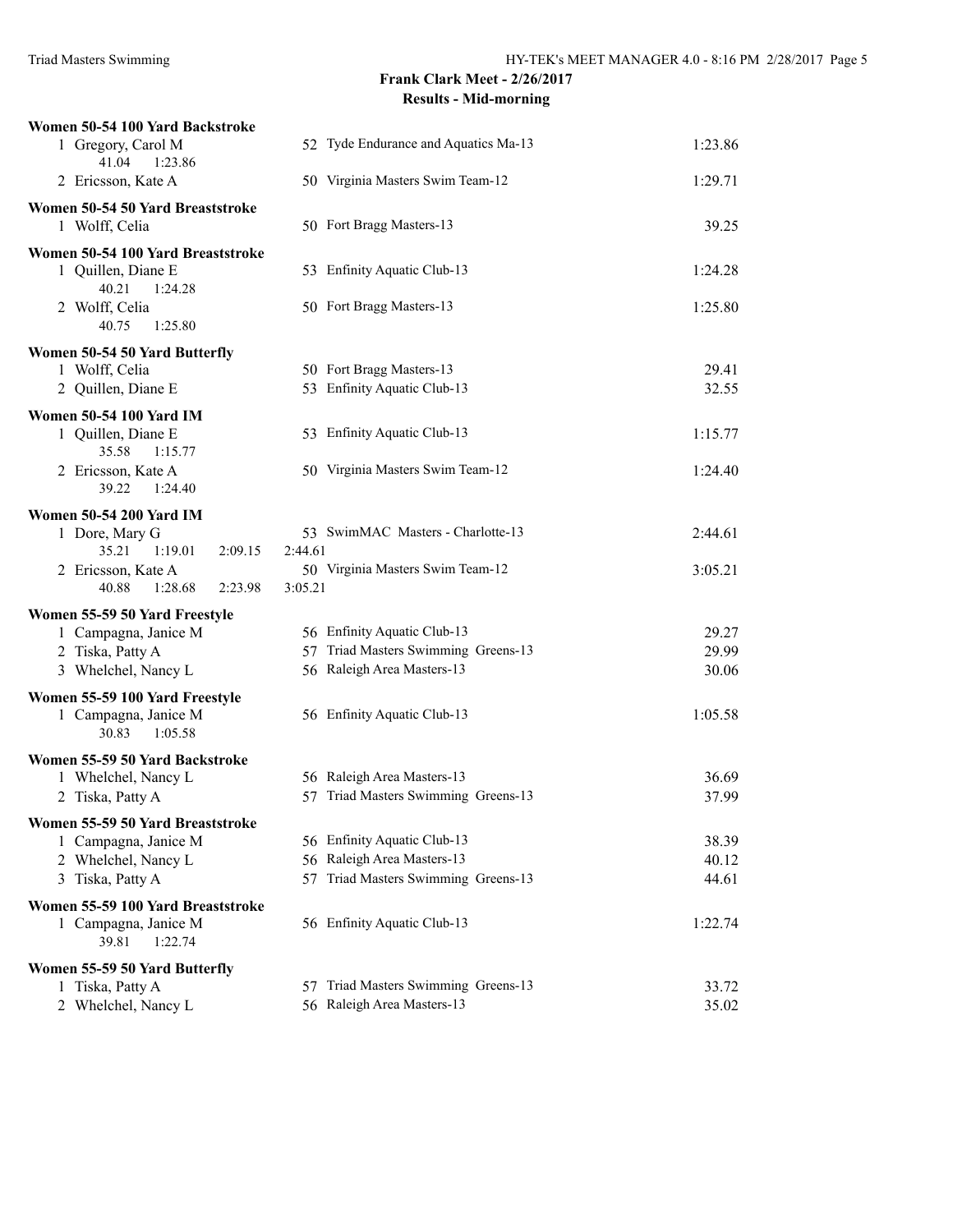| <b>Women 55-59 100 Yard IM</b><br>1 Campagna, Janice M<br>1:15.76<br>36.23             | 56 Enfinity Aquatic Club-13                                             | 1:15.76                 |
|----------------------------------------------------------------------------------------|-------------------------------------------------------------------------|-------------------------|
| Women 60-64 50 Yard Freestyle<br>1 Leach, Deborah J                                    | 62 Triad Masters Swimming Greens-13                                     | 41.86                   |
| Women 60-64 100 Yard Backstroke<br>1 Wilson, Debbie R                                  | 63 Smoky Mountain Aquatic Club Ma-13                                    | 1:26.71                 |
| Women 60-64 100 Yard Breaststroke<br>1 Leach, Deborah J<br>50.95<br>1:47.54            | 62 Triad Masters Swimming Greens-13                                     | 1:47.54                 |
| <b>Women 60-64 200 Yard IM</b><br>1 Wilson, Debbie R<br>43.17<br>2:23.75<br>3:03.98    | 63 Smoky Mountain Aquatic Club Ma-13                                    | 3:03.98                 |
| Women 65-69 50 Yard Freestyle<br>1 Sims, Ann M<br>2 Bennett, Donna F                   | 65 Asheville Masters Swimming-13<br>67 Triad Masters Swimming Greens-13 | 33.30<br>52.09          |
| Women 65-69 100 Yard Freestyle<br>1 Barry, Marcia L<br>35.67<br>1:13.24                | 68 Virginia Masters Swim Team-12                                        | 1:13.24                 |
| Women 65-69 200 Yard Freestyle<br>1 Sims, Ann M<br>36.51<br>1:15.55<br>1:55.78         | 65 Asheville Masters Swimming-13<br>2:35.28                             | 2:35.28                 |
| 2 Barry, Marcia L<br>37.05<br>1:17.06<br>1:57.75                                       | 68 Virginia Masters Swim Team-12<br>2:37.51                             | 2:37.51                 |
| Women 65-69 50 Yard Backstroke<br>1 Barry, Marcia L                                    | 68 Virginia Masters Swim Team-12                                        | 39.14                   |
| Women 65-69 100 Yard Backstroke<br>1 Barry, Marcia L<br>42.72<br>1:26.27               | 68 Virginia Masters Swim Team-12                                        | 1:26.27                 |
| Women 65-69 50 Yard Breaststroke<br>1 Sims, Ann M                                      | 65 Asheville Masters Swimming-13                                        | 43.24                   |
| Women 65-69 100 Yard Breaststroke<br>1 Sims, Ann M<br>1:31.55<br>44.18                 | 65 Asheville Masters Swimming-13                                        | 1:31.55                 |
| Men 18-24 50 Yard Freestyle<br>1 Breese, Drew J<br>2 Lindholm, Kyle<br>3 Burks, Garret | 20 Uc13-13<br>24 Uc13-13<br>24 Virginia Masters Swim Team-12            | 23.20<br>24.14<br>27.59 |
| Men 18-24 100 Yard Freestyle                                                           |                                                                         |                         |
| 1 Michener, Nate R<br>28.48<br>58.22                                                   | 23 Virginia Masters Swim Team-12                                        | 58.22                   |
| 2 Burks, Garret<br>30.74<br>1:04.24                                                    | 24 Virginia Masters Swim Team-12                                        | 1:04.24                 |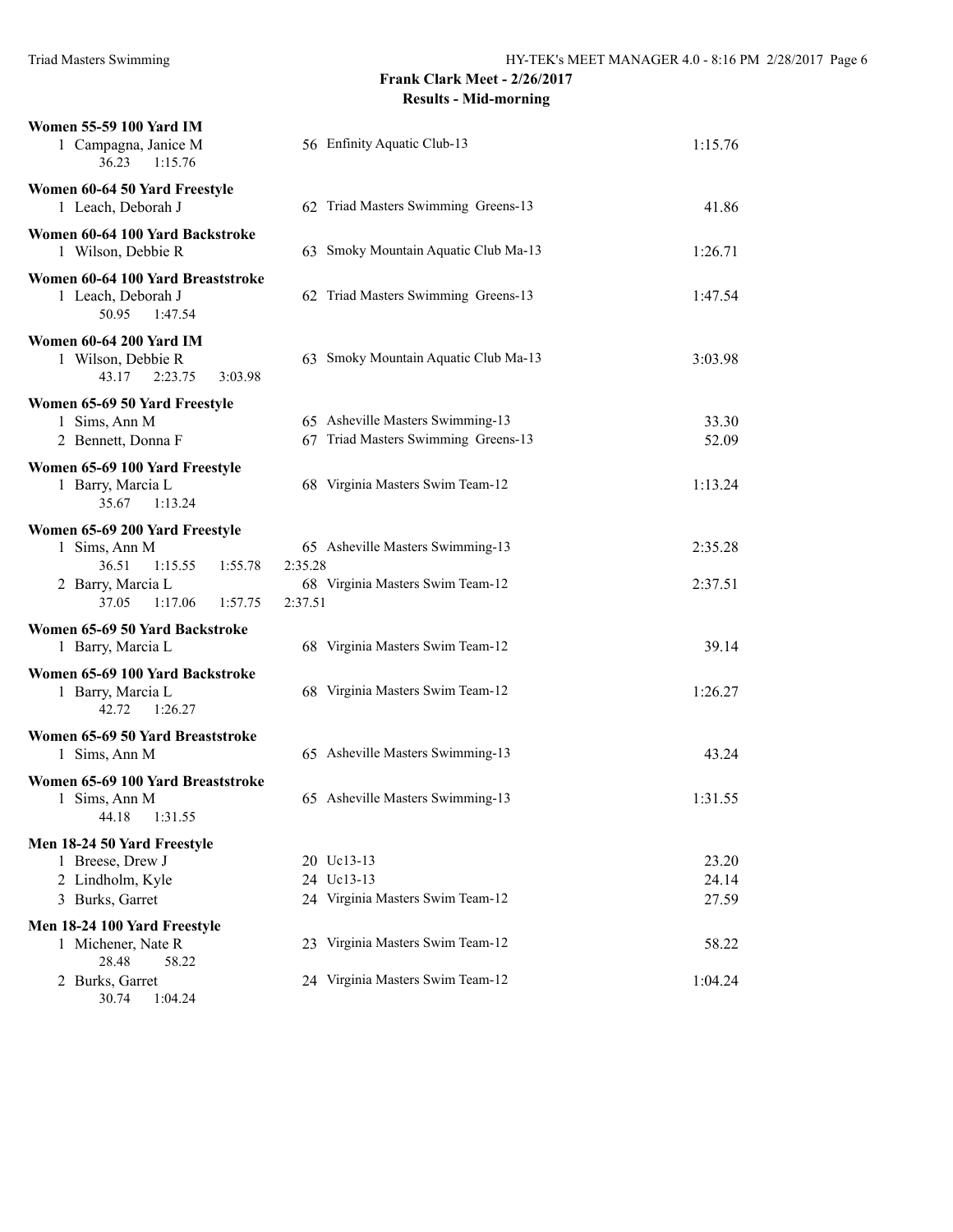| Men 18-24 200 Yard Freestyle                          |                                  |         |
|-------------------------------------------------------|----------------------------------|---------|
| 1 Breese, Drew J                                      | 20 Uc13-13                       | 1:55.99 |
| 26.01<br>54.97<br>1:25.44                             | 1:55.99                          |         |
| 2 Burks, Garret                                       | 24 Virginia Masters Swim Team-12 | 2:26.15 |
| 32.24<br>1:48.58                                      | 2:26.15                          |         |
| Men 18-24 100 Yard Backstroke                         |                                  |         |
| 1 Breese, Drew J                                      | 20 Uc13-13                       | 57.58   |
| 28.11<br>57.58                                        |                                  |         |
| Men 18-24 50 Yard Breaststroke                        |                                  |         |
| 1 Lindholm, Kyle                                      | 24 Uc13-13                       | 30.00   |
| Men 18-24 100 Yard Breaststroke                       |                                  |         |
| 1 Lindholm, Kyle                                      | 24 Uc13-13                       | 1:06.16 |
| 30.59<br>1:06.16                                      |                                  |         |
| Men 18-24 50 Yard Butterfly                           |                                  |         |
| 1 Lindholm, Kyle                                      | 24 Uc13-13                       | 25.71   |
| 2 Burks, Garret                                       | 24 Virginia Masters Swim Team-12 | 30.63   |
| <b>Men 18-24 100 Yard IM</b>                          |                                  |         |
| 1 Michener, Nate R                                    | 23 Virginia Masters Swim Team-12 | 1:10.13 |
| 32.94<br>1:10.13                                      |                                  |         |
| 2 Burks, Garret                                       | 24 Virginia Masters Swim Team-12 | 1:11.74 |
| 33.02<br>1:11.74                                      |                                  |         |
| Men 18-24 200 Yard IM                                 |                                  |         |
| 1 Michener, Nate R                                    | 23 Virginia Masters Swim Team-12 | 2:34.49 |
| 32.85 1:13.58<br>1:59.80                              | 2:34.49                          |         |
| Men 25-29 50 Yard Freestyle                           |                                  |         |
| 1 Reinert, Phillip V                                  | 29 Fort Bragg Masters-13         | 28.09   |
|                                                       |                                  |         |
| Men 25-29 100 Yard Freestyle<br>1 Huddleston, Bobby A | 29 Virginia Masters Swim Team-12 | 57.00   |
| 27.34<br>57.00                                        |                                  |         |
| 2 Reinert, Phillip V                                  | 29 Fort Bragg Masters-13         | 1:03.61 |
| 30.13<br>1:03.61                                      |                                  |         |
| Men 25-29 200 Yard Freestyle                          |                                  |         |
| 1 Huddleston, Bobby A                                 | 29 Virginia Masters Swim Team-12 | 2:07.77 |
| 28.12<br>59.14<br>1:32.47                             | 2:07.77                          |         |
| Men 25-29 50 Yard Breaststroke                        |                                  |         |
| 1 Jones, Flynn                                        | 27 Tac Titans-13                 | 27.47   |
| 2 Reinert, Phillip V                                  | 29 Fort Bragg Masters-13         | 39.20   |
| Men 25-29 100 Yard Breaststroke                       |                                  |         |
| 1 Jones, Flynn                                        | 27 Tac Titans-13                 | 1:02.99 |
| 29.80<br>1:02.99                                      |                                  |         |
| 2 Reinert, Phillip V                                  | 29 Fort Bragg Masters-13         | 1:26.55 |
| 40.21<br>1:26.55                                      |                                  |         |
| Men 25-29 100 Yard Butterfly                          |                                  |         |
| 1 Jones, Flynn                                        | 27 Tac Titans-13                 | 55.03   |
| 25.19<br>55.03                                        |                                  |         |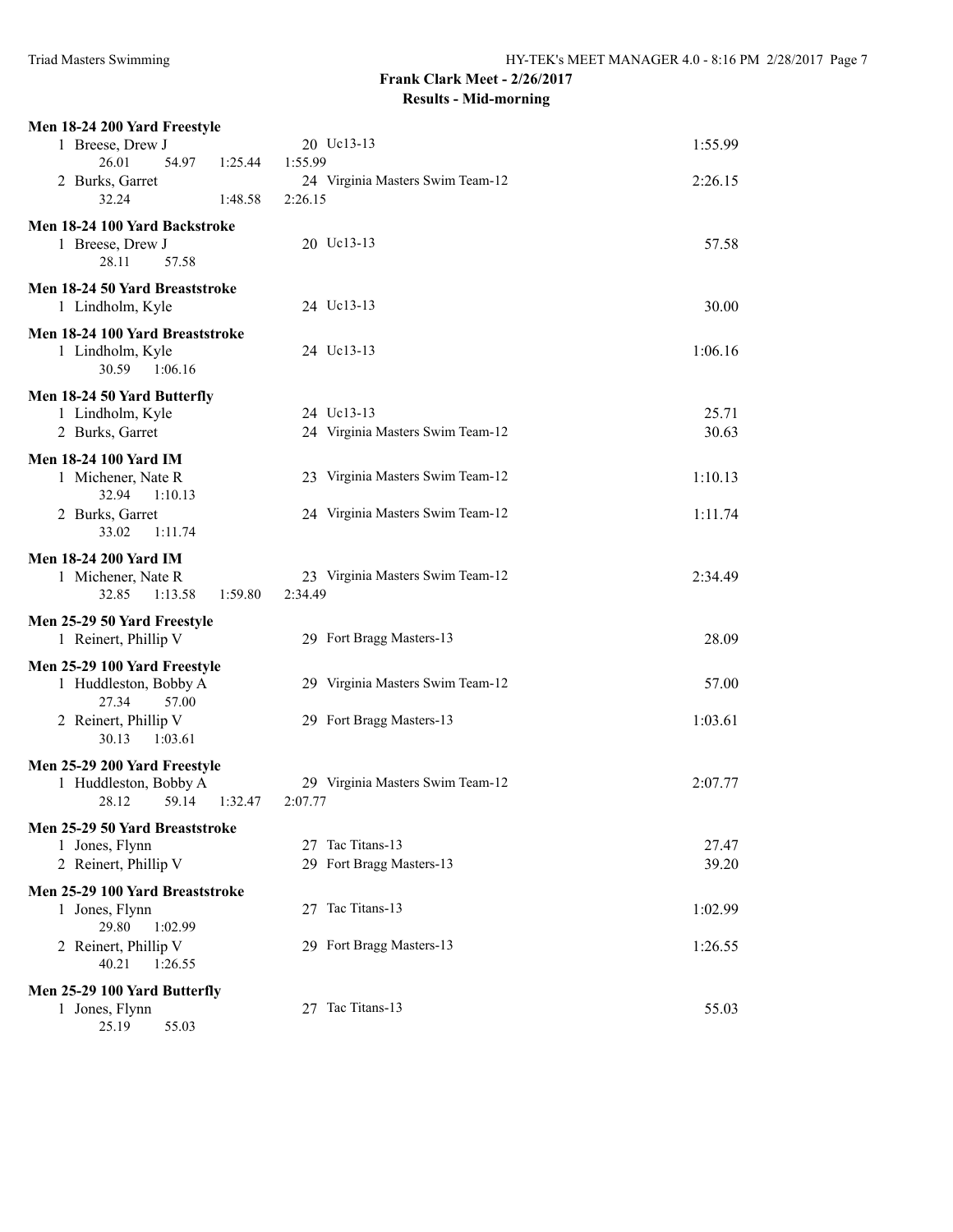| Men 25-29 100 Yard IM                                              |                                             |         |
|--------------------------------------------------------------------|---------------------------------------------|---------|
| 1 Jones, Flynn<br>57.34<br>27.36                                   | 27 Tac Titans-13                            | 57.34   |
| 2 Huddleston, Bobby A<br>31.09<br>1:07.20                          | 29 Virginia Masters Swim Team-12            | 1:07.20 |
| 3 Reinert, Phillip V<br>33.04<br>1:14.34                           | 29 Fort Bragg Masters-13                    | 1:14.34 |
| <b>Men 25-29 200 Yard IM</b>                                       |                                             |         |
| 1 Huddleston, Bobby A<br>1:07.98<br>31.73<br>1:54.54               | 29 Virginia Masters Swim Team-12<br>2:28.15 | 2:28.15 |
| Men 30-34 50 Yard Freestyle                                        |                                             |         |
| 1 Johnson, Theo                                                    | 34 Mecklenburg Swim Association M-13        | 23.34   |
| 2 Walton, Jeremy C                                                 | 30 Mecklenburg Swim Association M-13        | 25.50   |
| 3 Wittstein, Matthew W                                             | 32 North Carolina Masters Swimmin-13        | 25.54   |
| Men 30-34 100 Yard Freestyle<br>1 Johnson, Theo<br>25.73<br>51.95  | 34 Mecklenburg Swim Association M-13        | 51.95   |
| 2 Wittstein, Matthew W<br>27.68<br>57.28                           | 32 North Carolina Masters Swimmin-13        | 57.28   |
| 3 Walton, Jeremy C<br>28.22<br>59.06                               | 30 Mecklenburg Swim Association M-13        | 59.06   |
| Men 30-34 200 Yard Freestyle                                       |                                             |         |
| 1 Walton, Jeremy C                                                 | 30 Mecklenburg Swim Association M-13        | 2:18.38 |
| 29.65<br>1:04.03<br>1:40.94                                        | 2:18.38                                     |         |
| Men 30-34 50 Yard Backstroke<br>1 Johnson, Theo                    | 34 Mecklenburg Swim Association M-13        | 27.12   |
| Men 30-34 100 Yard Backstroke<br>1 Johnson, Theo<br>58.81<br>28.99 | 34 Mecklenburg Swim Association M-13        | 58.81   |
| Men 30-34 50 Yard Breaststroke<br>1 Monosoff, Micah                | 34 Enfinity Aquatic Club-13                 | 39.01   |
| Men 30-34 100 Yard Breaststroke<br>1 Wittstein, Matthew W          | 32 North Carolina Masters Swimmin-13        | 1:15.58 |
| 35.50<br>1:15.58<br>2 Monosoff, Micah<br>38.10<br>1:25.33          | 34 Enfinity Aquatic Club-13                 | 1:25.33 |
| Men 30-34 50 Yard Butterfly<br>1 Wittstein, Matthew W              | 32 North Carolina Masters Swimmin-13        | 29.01   |
| <b>Men 30-34 100 Yard IM</b>                                       |                                             |         |
| 1 Johnson, Theo                                                    | 34 Mecklenburg Swim Association M-13        | 57.49   |
| 26.24<br>57.49                                                     |                                             |         |
| 2 Monosoff, Micah<br>36.58<br>1:19.67                              | 34 Enfinity Aquatic Club-13                 | 1:19.67 |
| <b>Men 30-34 200 Yard IM</b>                                       |                                             |         |
| 1 Monosoff, Micah<br>35.50<br>1:22.19<br>2:12.67                   | 34 Enfinity Aquatic Club-13<br>2:53.04      | 2:53.04 |
|                                                                    |                                             |         |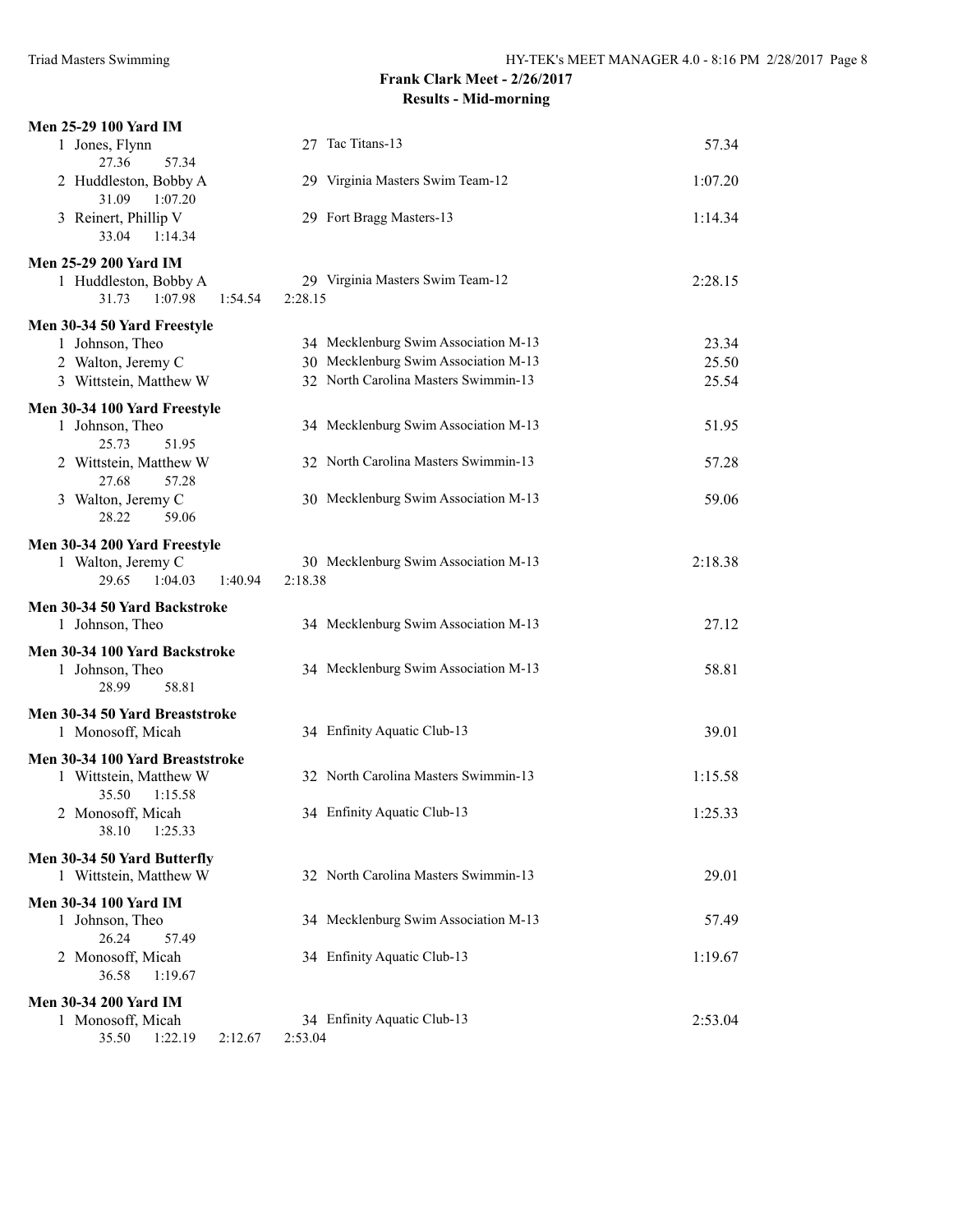| Men 35-39 50 Yard Freestyle                 |                                      |         |
|---------------------------------------------|--------------------------------------|---------|
| 1 Hayn, Jed                                 | 35 North Carolina Masters Swimmin-13 | 24.87   |
| 2 James, Brian C                            | 37 Fort Bragg Masters-13             | 30.52   |
| Men 35-39 100 Yard Freestyle                |                                      |         |
| 1 Hayn, Jed                                 | 35 North Carolina Masters Swimmin-13 | 54.85   |
| 26.57<br>54.85                              |                                      |         |
| 2 James, Brian C                            | 37 Fort Bragg Masters-13             | 1:11.35 |
| 33.73<br>1:11.35                            |                                      |         |
| Men 35-39 100 Yard Backstroke               |                                      |         |
| 1 Hayn, Jed                                 | 35 North Carolina Masters Swimmin-13 | 1:00.60 |
| 1:00.60<br>29.44                            |                                      |         |
|                                             |                                      |         |
| Men 35-39 50 Yard Breaststroke              |                                      | 40.75   |
| 1 James, Brian C                            | 37 Fort Bragg Masters-13             |         |
| Men 35-39 100 Yard Breaststroke             |                                      |         |
| 1 James, Brian C                            | 37 Fort Bragg Masters-13             | 1:34.61 |
| 44.88<br>1:34.61                            |                                      |         |
| Men 35-39 50 Yard Butterfly                 |                                      |         |
| 1 Dallamura, Scott J                        | 38 Tac Titans-13                     | 24.62   |
| Men 35-39 100 Yard Butterfly                |                                      |         |
| 1 Dallamura, Scott J                        | 38 Tac Titans-13                     | 54.95   |
| 26.04<br>54.95                              |                                      |         |
| 2 Hayn, Jed                                 | 35 North Carolina Masters Swimmin-13 | 59.68   |
| 28.20<br>59.68                              |                                      |         |
| Men 40-44 50 Yard Freestyle                 |                                      |         |
| 1 McCormick, Bill T                         | 44 Mecklenburg Swim Association M-13 | 24.22   |
| 2 Challis, John L                           | 43 Mecklenburg Swim Association M-13 | 25.76   |
|                                             |                                      |         |
| Men 40-44 100 Yard Freestyle                | 44 Raleigh Area Masters-13           |         |
| 1 Catterson, William H<br>27.64<br>57.23    |                                      | 57.23   |
| 2 Challis, John L                           | 43 Mecklenburg Swim Association M-13 | 59.53   |
| 28.57<br>59.53                              |                                      |         |
|                                             |                                      |         |
| Men 40-44 200 Yard Freestyle                | 41 Uc13-13                           | 1:55.56 |
| 1 Griffin, Jay<br>27.57<br>57.00<br>1:26.62 | 1:55.56                              |         |
|                                             |                                      |         |
| Men 40-44 50 Yard Backstroke                |                                      |         |
| 1 McCormick, Bill T                         | 44 Mecklenburg Swim Association M-13 | 29.63   |
| 2 Challis, John L                           | 43 Mecklenburg Swim Association M-13 | 30.14   |
| Men 40-44 100 Yard Backstroke               |                                      |         |
| 1 Challis, John L                           | 43 Mecklenburg Swim Association M-13 | 1:08.51 |
| 32.94<br>1:08.51                            |                                      |         |
| Men 40-44 50 Yard Breaststroke              |                                      |         |
| 1 McCormick, Bill T                         | 44 Mecklenburg Swim Association M-13 | 29.28   |
| 2 Dunson, David B                           | 44 North Carolina Aquatic Club Ma-13 | 30.69   |
| Men 40-44 100 Yard Breaststroke             |                                      |         |
| 1 McCormick, Bill T                         | 44 Mecklenburg Swim Association M-13 | 1:04.25 |
| 30.12  1:04.25                              |                                      |         |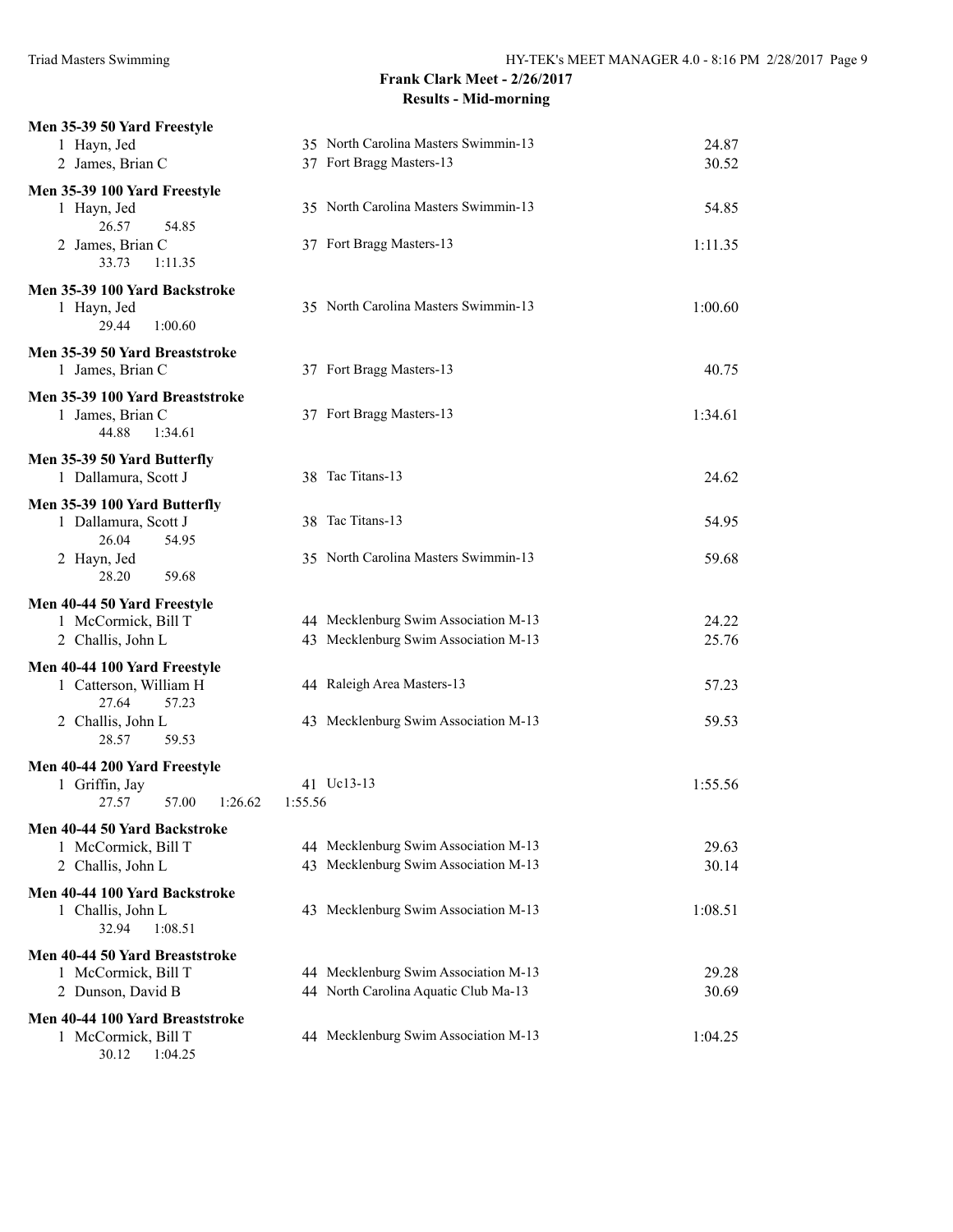| (Men 40-44 100 Yard Breaststroke)<br>2 Dunson, David B<br>30.63<br>1:06.17 | 44 North Carolina Aquatic Club Ma-13                                         | 1:06.17        |
|----------------------------------------------------------------------------|------------------------------------------------------------------------------|----------------|
| Men 40-44 50 Yard Butterfly<br>1 McCormick, Bill T<br>2 Dunson, David B    | 44 Mecklenburg Swim Association M-13<br>44 North Carolina Aquatic Club Ma-13 | 26.80<br>26.88 |
| <b>Men 40-44 100 Yard IM</b><br>1 Dunson, David B<br>28.07<br>1:00.52      | 44 North Carolina Aquatic Club Ma-13                                         | 1:00.52        |
| 2 Challis, John L<br>30.53<br>1:06.31                                      | 43 Mecklenburg Swim Association M-13                                         | 1:06.31        |
| 3 Catterson, William H<br>31.64<br>1:06.40                                 | 44 Raleigh Area Masters-13                                                   | 1:06.40        |
| <b>Men 40-44 200 Yard IM</b>                                               |                                                                              |                |
| 1 Griffin, Jay                                                             | 41 Uc13-13                                                                   | 2:09.08        |
| 28.08<br>1:01.92<br>1:39.63<br>2 Catterson, William H                      | 2:09.08<br>44 Raleigh Area Masters-13                                        | 2:27.36        |
| 29.78<br>1:10.93<br>1:53.57                                                | 2:27.36                                                                      |                |
| 3 Hillman, Jason P                                                         | 43 Charlotte SwimMasters-13                                                  | 3:02.75        |
| 37.05<br>1:24.90<br>2:22.25                                                | 3:02.75                                                                      |                |
| Men 45-49 50 Yard Freestyle                                                |                                                                              |                |
| 1 Farmer, James M                                                          | 49 Virginia Masters Swim Team-12                                             | 25.50          |
| 2 Rubacky, Mark S                                                          | 47 Raleigh Area Masters-13                                                   | 27.31          |
| 3 Gossert, Theodore I                                                      | 47 SwimMAC Masters - Charlotte-13                                            | 29.08          |
| Men 45-49 100 Yard Freestyle                                               |                                                                              |                |
| 1 Farmer, James M<br>26.39<br>56.36                                        | 49 Virginia Masters Swim Team-12                                             | 56.36          |
| 2 Gossert, Theodore I<br>32.59<br>1:08.72                                  | 47 SwimMAC Masters - Charlotte-13                                            | 1:08.72        |
| Men 45-49 50 Yard Backstroke                                               |                                                                              |                |
| 1 Farmer, James M                                                          | 49 Virginia Masters Swim Team-12                                             | 31.47          |
| 2 Rubacky, Mark S                                                          | 47 Raleigh Area Masters-13                                                   | 34.88          |
| Men 45-49 50 Yard Breaststroke                                             |                                                                              |                |
| 1 Torres, Todd                                                             | 48 North Carolina Masters Swimmin-13<br>47 Raleigh Area Masters-13           | 28.42          |
| 2 Rubacky, Mark S                                                          |                                                                              | 36.07          |
| Men 45-49 100 Yard Breaststroke                                            |                                                                              |                |
| 1 Torres, Todd<br>29.55<br>1:02.72                                         | 48 North Carolina Masters Swimmin-13                                         | 1:02.72        |
| 2 Kern, Paul E                                                             | 48 Triad Masters Swimming Greens-13                                          | 1:25.21        |
| 40.15<br>1:25.21                                                           |                                                                              |                |
| 3 Gossert, Theodore I<br>40.47<br>1:29.54                                  | 47 SwimMAC Masters - Charlotte-13                                            | 1:29.54        |
| Men 45-49 50 Yard Butterfly                                                |                                                                              |                |
| 1 Torres, Todd                                                             | 48 North Carolina Masters Swimmin-13                                         | 25.17          |
| 2 Farmer, James M                                                          | 49 Virginia Masters Swim Team-12                                             | 27.92          |
| 3 Rubacky, Mark S                                                          | 47 Raleigh Area Masters-13                                                   | 31.06          |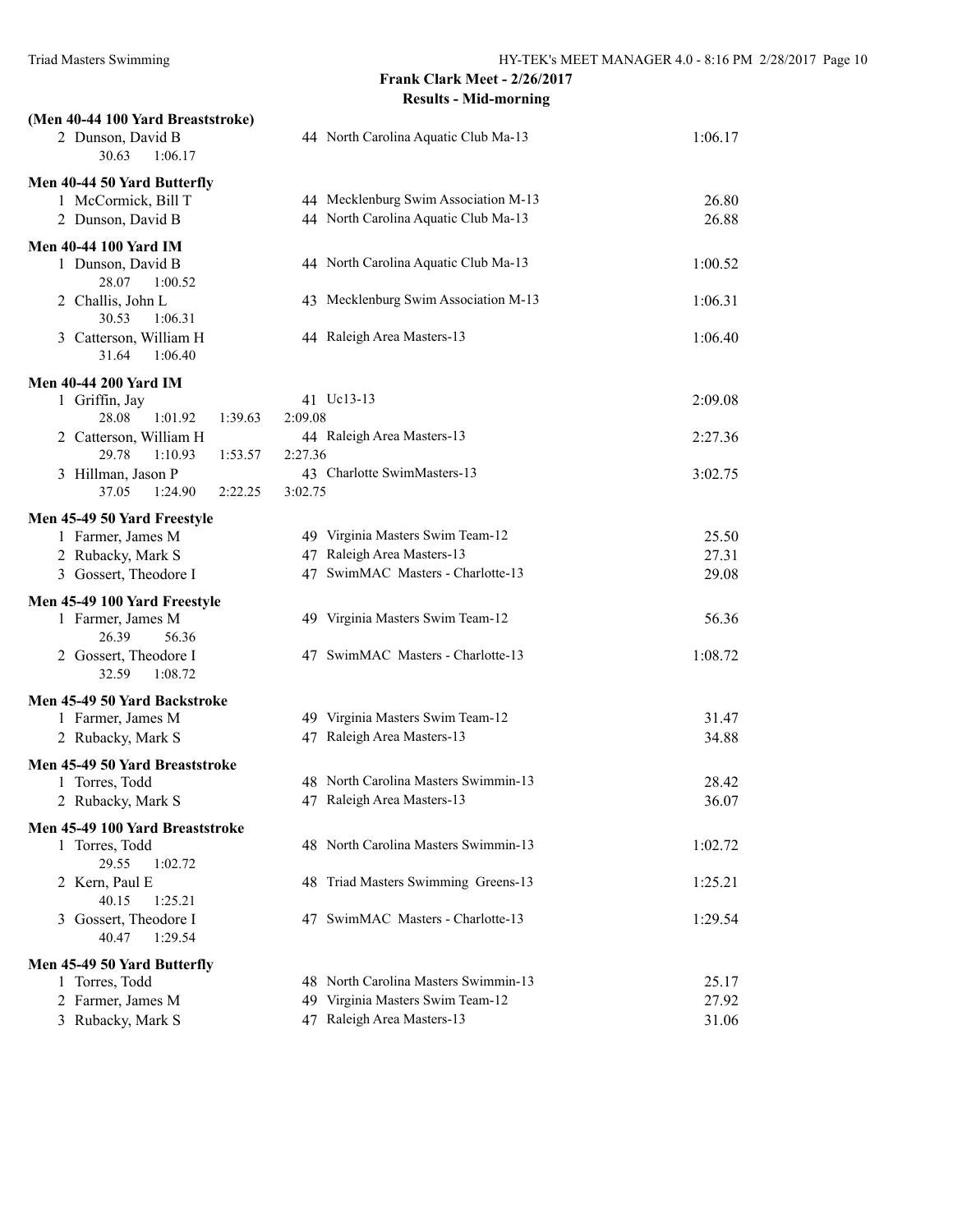| Men 45-49 100 Yard Butterfly<br>1 Kern, Paul E | 48 Triad Masters Swimming Greens-13  | 1:19.64 |
|------------------------------------------------|--------------------------------------|---------|
| 1:19.64<br>35.64                               |                                      |         |
| Men 45-49 200 Yard IM                          |                                      |         |
| 1 Kern, Paul E<br>35.24<br>2:45.30             | 48 Triad Masters Swimming Greens-13  | 2:45.30 |
|                                                |                                      |         |
| Men 50-54 50 Yard Freestyle<br>1 Harris, Greg  | 53 Virginia Masters Swim Team-12     | 23.63   |
| 2 Stewart, Henry D                             | 53 Tac Titans-13                     | 23.64   |
| 3 Peoples, Greg G                              | 51 Greensboro Community YMCA Mast-13 | 23.73   |
| 4 Reeve, Brian C                               | 54 Greensboro Community YMCA Mast-13 | 25.36   |
| 5 MacDonell, Stuart                            | 53 Triad Masters Swimming Greens-13  | 25.39   |
| 6 Wilson, Wayne D                              | 52 Lowes YMCA-13                     | 31.38   |
| Men 50-54 100 Yard Freestyle                   |                                      |         |
| 1 Harris, Greg                                 | 53 Virginia Masters Swim Team-12     | 52.40   |
| 25.83<br>52.40                                 |                                      |         |
| 2 Peoples, Greg G<br>25.23<br>52.55            | 51 Greensboro Community YMCA Mast-13 | 52.55   |
| 3 Stewart, Henry D<br>25.71<br>52.67           | 53 Tac Titans-13                     | 52.67   |
| 4 Reeve, Brian C<br>26.36<br>56.63             | 54 Greensboro Community YMCA Mast-13 | 56.63   |
| 5 MacDonell, Stuart<br>27.72<br>57.46          | 53 Triad Masters Swimming Greens-13  | 57.46   |
| 6 Wilson, Wayne D<br>33.85<br>1:11.75          | 52 Lowes YMCA-13                     | 1:11.75 |
| 7 Adamonis, Jim<br>33.96<br>1:12.66            | 54 Uc13-13                           | 1:12.66 |
| Men 50-54 200 Yard Freestyle                   |                                      |         |
| 1 Peoples, Greg G                              | 51 Greensboro Community YMCA Mast-13 | 2:01.68 |
| 27.45<br>58.40<br>1:29.86                      | 2:01.68                              |         |
| Men 50-54 50 Yard Backstroke                   |                                      |         |
| 1 Harris, Greg                                 | 53 Virginia Masters Swim Team-12     | 29.91   |
| 2 Adamonis, Jim                                | 54 Uc13-13                           | 35.78   |
| 3 Wilson, Wayne D                              | 52 Lowes YMCA-13                     | 37.55   |
| Men 50-54 100 Yard Backstroke                  |                                      |         |
| 1 Brown, Stephen C                             | 50 Mecklenburg Swim Association M-13 | 1:15.65 |
| 36.76<br>1:15.65                               |                                      |         |
| 2 Adamonis, Jim<br>41.18<br>1:27.36            | 54 Uc13-13                           | 1:27.36 |
| Men 50-54 100 Yard Breaststroke                |                                      |         |
| 1 Wilson, Wayne D                              | 52 Lowes YMCA-13                     | 1:27.59 |
| 40.95<br>1:27.59                               |                                      |         |
| Men 50-54 50 Yard Butterfly                    |                                      |         |
| 1 Stewart, Henry D                             | 53 Tac Titans-13                     | 25.41   |
| Men 50-54 100 Yard Butterfly                   |                                      |         |
| 1 Stewart, Henry D                             | 53 Tac Titans-13                     | 56.35   |
| 56.35<br>26.18                                 |                                      |         |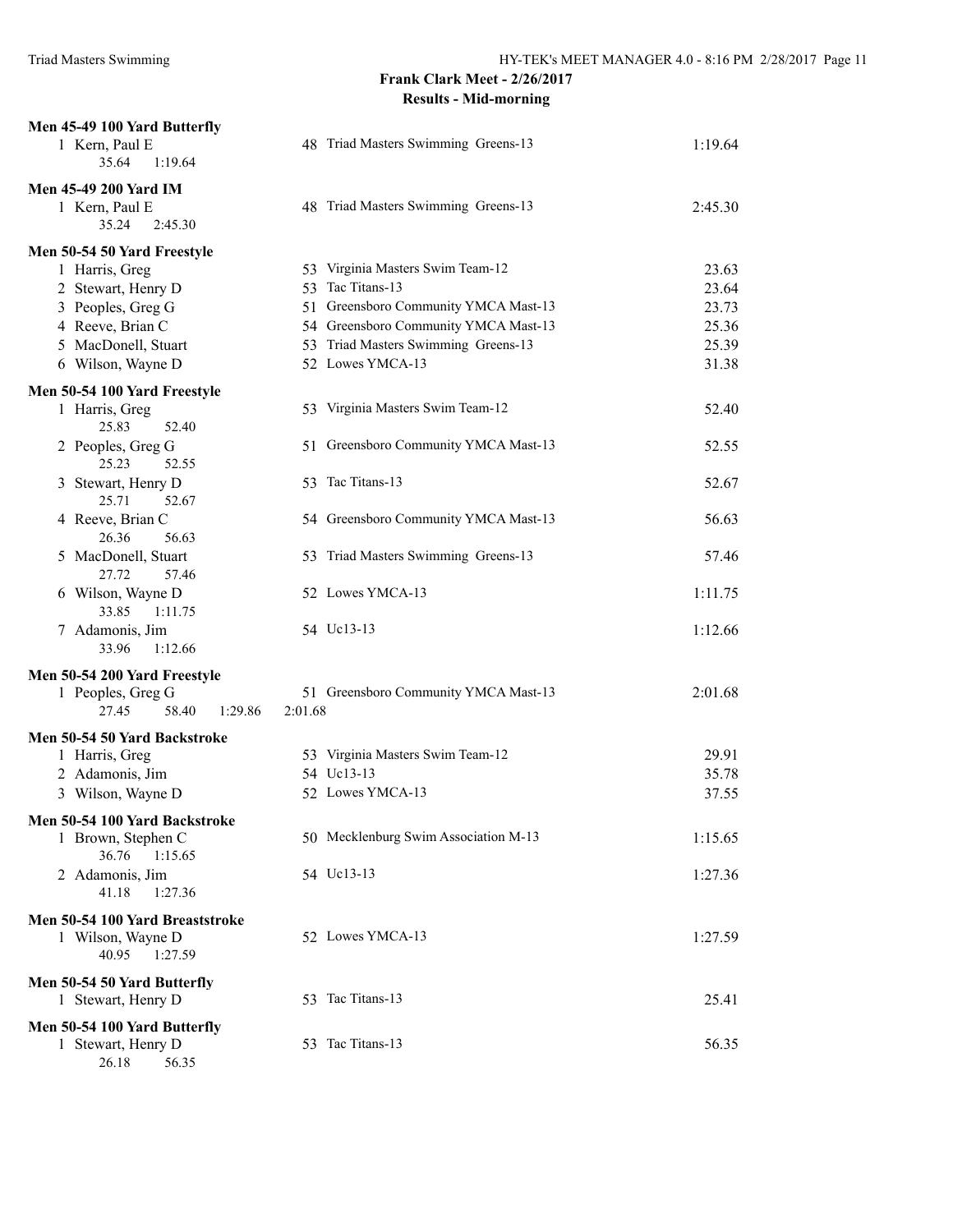| Men 50-54 100 Yard IM                                  |                                      |         |
|--------------------------------------------------------|--------------------------------------|---------|
| 1 Harris, Greg                                         | 53 Virginia Masters Swim Team-12     | 59.55   |
| 27.66<br>59.55<br>2 Reeve, Brian C<br>31.79<br>1:06.98 | 54 Greensboro Community YMCA Mast-13 | 1:06.98 |
| 3 MacDonell, Stuart<br>32.89<br>1:08.25                | 53 Triad Masters Swimming Greens-13  | 1:08.25 |
| 4 Brown, Stephen C<br>32.42<br>1:12.17                 | 50 Mecklenburg Swim Association M-13 | 1:12.17 |
| 5 Adamonis, Jim<br>36.40<br>1:24.46                    | 54 Uc13-13                           | 1:24.46 |
| <b>Men 50-54 200 Yard IM</b>                           |                                      |         |
| 1 Peoples, Greg G                                      | 51 Greensboro Community YMCA Mast-13 | 2:19.55 |
| 28.69<br>1:06.00<br>1:46.87                            | 2:19.55                              |         |
| 2 Brown, Stephen C                                     | 50 Mecklenburg Swim Association M-13 | 2:36.96 |
| 32.55<br>1:13.25<br>2:00.05                            | 2:36.96                              |         |
| Men 55-59 50 Yard Freestyle                            |                                      |         |
| 1 Klein, Jonathan E                                    | 59 North Carolina Masters Swimmin-13 | 25.07   |
| 2 Johnson, Steven                                      | 56 Raleigh Area Masters-13           | 26.16   |
| 3 Shearer, Pete P                                      | 56 North Carolina Masters Swimmin-13 | 26.93   |
| 4 Carlson, Eric A                                      | 56 Greensboro Community YMCA Mast-13 | 27.56   |
| Men 55-59 100 Yard Freestyle                           |                                      |         |
| 1 Klein, Jonathan E                                    | 59 North Carolina Masters Swimmin-13 | 55.50   |
| 26.64<br>55.50                                         |                                      |         |
| 2 Johnson, Steven<br>28.06<br>58.64                    | 56 Raleigh Area Masters-13           | 58.64   |
| 3 Shearer, Pete P<br>28.84<br>59.37                    | 56 North Carolina Masters Swimmin-13 | 59.37   |
| 4 Reed, Dean<br>32.39<br>1:09.99                       | 58 North Carolina Masters Swimmin-13 | 1:09.99 |
| Men 55-59 200 Yard Freestyle                           |                                      |         |
| 1 Shearer, Pete P                                      | 56 North Carolina Masters Swimmin-13 | 2:12.60 |
| 30.28<br>1:03.12<br>1:37.76                            | 2:12.60                              |         |
| Men 55-59 50 Yard Backstroke                           |                                      |         |
| 1 Carlson, Eric A                                      | 56 Greensboro Community YMCA Mast-13 | 33.87   |
| Men 55-59 100 Yard Backstroke                          |                                      |         |
| 1 Carlson, Eric A                                      | 56 Greensboro Community YMCA Mast-13 | 1:15.23 |
| 37.46<br>1:15.23                                       |                                      |         |
| 2 Reed, Dean                                           | 58 North Carolina Masters Swimmin-13 | 1:21.93 |
| 38.31<br>1:21.93                                       |                                      |         |
| Men 55-59 100 Yard Breaststroke                        |                                      |         |
| 1 Reed, Dean<br>40.41<br>1:23.73                       | 58 North Carolina Masters Swimmin-13 | 1:23.73 |
| Men 55-59 50 Yard Butterfly                            |                                      |         |
| 1 Klein, Jonathan E                                    | 59 North Carolina Masters Swimmin-13 | 27.37   |
| 2 Johnson, Steven                                      | 56 Raleigh Area Masters-13           | 29.03   |
| Men 55-59 100 Yard Butterfly                           |                                      |         |
| 1 Klein, Jonathan E                                    | 59 North Carolina Masters Swimmin-13 | 1:02.83 |
| 28.92<br>1:02.83                                       |                                      |         |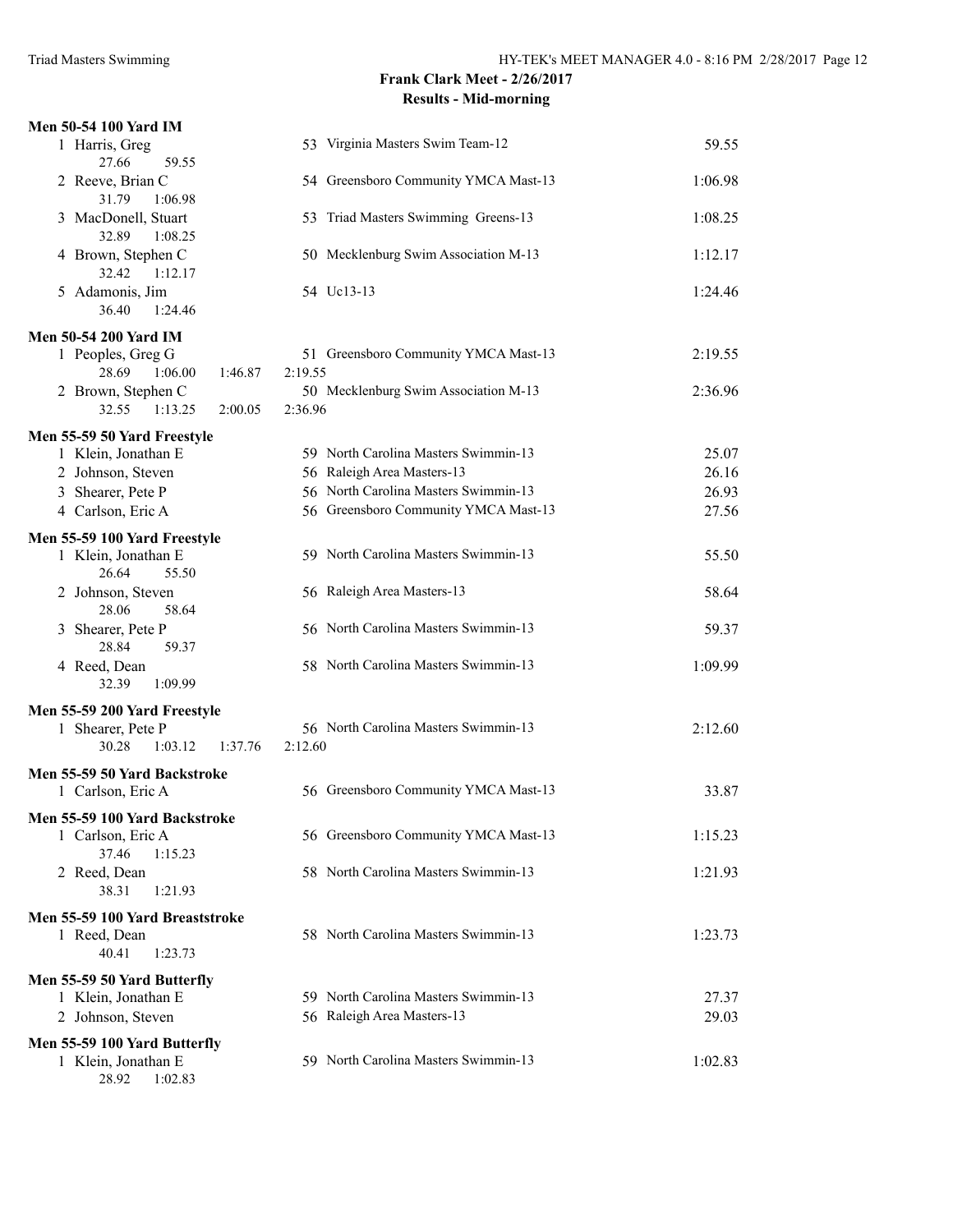| (Men 55-59 100 Yard Butterfly)                                          |                                                 |         |
|-------------------------------------------------------------------------|-------------------------------------------------|---------|
| 2 Johnson, Steven<br>31.40<br>1:07.22                                   | 56 Raleigh Area Masters-13                      | 1:07.22 |
| <b>Men 55-59 100 Yard IM</b><br>1 Reed, Dean<br>34.61<br>1:16.81        | 58 North Carolina Masters Swimmin-13            | 1:16.81 |
| <b>Men 55-59 200 Yard IM</b>                                            |                                                 |         |
| 1 Reed, Dean<br>33.19<br>1:19.24<br>2:08.58                             | 58 North Carolina Masters Swimmin-13<br>2:49.19 | 2:49.19 |
| Men 60-64 50 Yard Freestyle                                             |                                                 |         |
| 1 Tudor, Louis S                                                        | 60 Virginia Masters Swim Team-12                | 26.60   |
| 2 DeGrazia, Cary F                                                      | 61 North Carolina Masters Swimmin-13            | 27.89   |
| 3 Hineline, Larry                                                       | 62 North Carolina Masters Swimmin-13            | 28.45   |
| 4 White, Tim                                                            | 61 Charlotte SwimMasters-13                     | 30.83   |
| 5 McMurry, David W                                                      | 61 North Carolina Masters Swimmin-13            | 31.26   |
| 6 McCrea, Bill                                                          | 63 YMCA Of the Triangle Area-13                 | 32.78   |
| 7 Miller, Jamie A                                                       | 62 Triad Masters Swimming Greens-13             | 38.65   |
| Men 60-64 100 Yard Freestyle<br>1 Miller, Richard N<br>30.01<br>1:02.80 | 62 North Carolina Masters Swimmin-13            | 1:02.80 |
| 2 Hineline, Larry<br>30.35<br>1:04.17                                   | 62 North Carolina Masters Swimmin-13            | 1:04.17 |
| 3 Henson, Steven L<br>32.17<br>1:05.91                                  | 62 Enfinity Aquatic Club-13                     | 1:05.91 |
| 4 McCrea, Bill<br>37.59<br>1:17.89                                      | 63 YMCA Of the Triangle Area-13                 | 1:17.89 |
| Men 60-64 50 Yard Backstroke<br>1 McMurry, David W                      | 61 North Carolina Masters Swimmin-13            | 41.12   |
| Men 60-64 50 Yard Breaststroke                                          |                                                 |         |
| 1 DeGrazia, Cary F                                                      | 61 North Carolina Masters Swimmin-13            | 36.10   |
| 2 McCrea, Bill                                                          | 63 YMCA Of the Triangle Area-13                 | 43.15   |
| 3 Miller, Jamie A                                                       | 62 Triad Masters Swimming Greens-13             | 48.83   |
| Men 60-64 100 Yard Breaststroke                                         |                                                 |         |
| 1 Miller, Richard N<br>42.19<br>1:29.13                                 | 62 North Carolina Masters Swimmin-13            | 1:29.13 |
| 2 McCrea, Bill<br>45.25<br>1:36.01                                      | 63 YMCA Of the Triangle Area-13                 | 1:36.01 |
| 3 Miller, Jamie A<br>52.74<br>1:53.97                                   | 62 Triad Masters Swimming Greens-13             | 1:53.97 |
| Men 60-64 50 Yard Butterfly                                             |                                                 |         |
| 1 Tudor, Louis S                                                        | 60 Virginia Masters Swim Team-12                | 29.92   |
| 2 Miller, Richard N                                                     | 62 North Carolina Masters Swimmin-13            | 32.28   |
| 3 Henson, Steven L                                                      | 62 Enfinity Aquatic Club-13                     | 35.13   |
| 4 White, Tim                                                            | Charlotte SwimMasters-13<br>61                  | 35.15   |
| Men 60-64 100 Yard Butterfly                                            |                                                 |         |
| 1 Henson, Steven L<br>38.54<br>1:22.56                                  | 62 Enfinity Aquatic Club-13                     | 1:22.56 |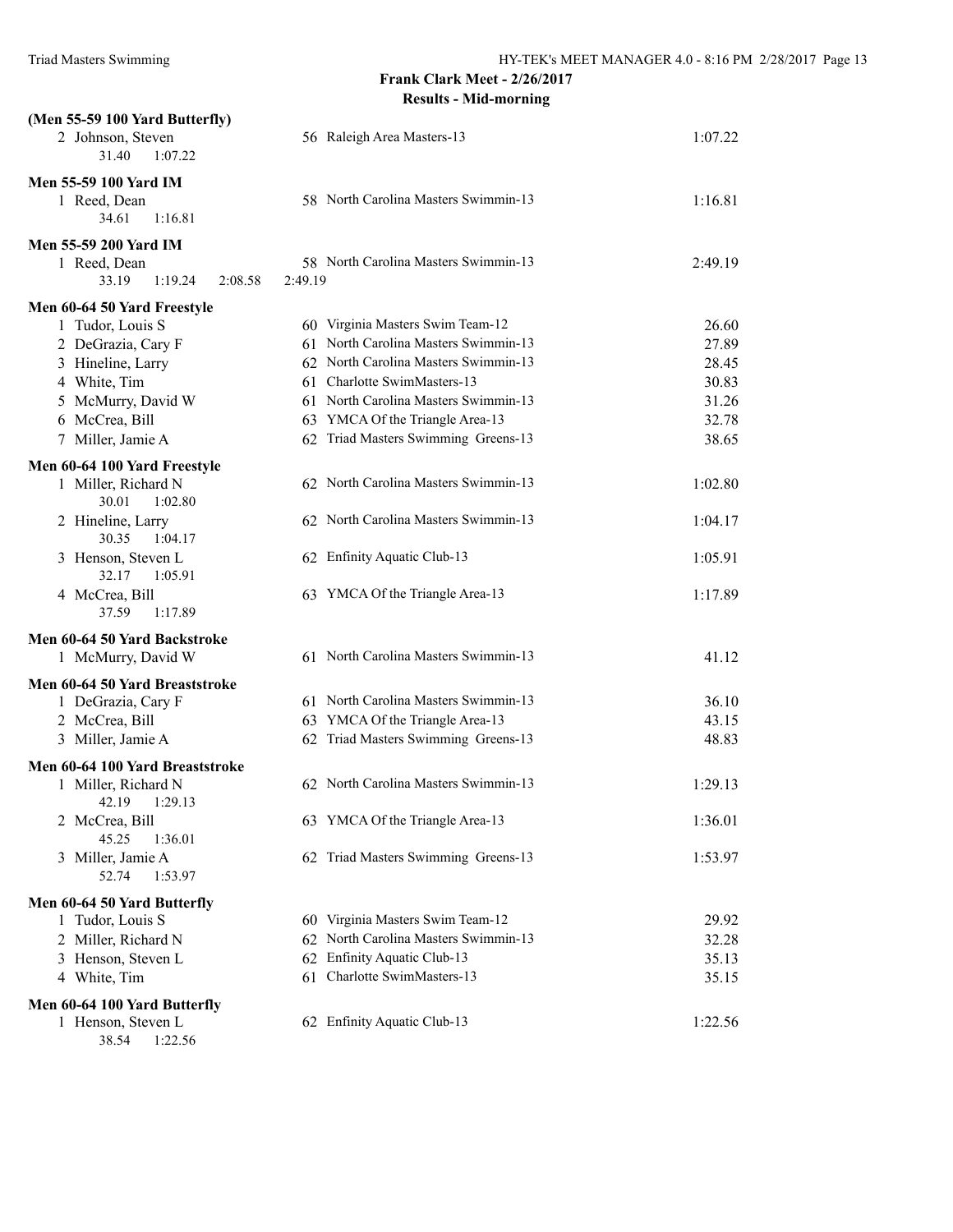| <b>Men 60-64 100 Yard IM</b>                   |                                        |         |
|------------------------------------------------|----------------------------------------|---------|
| 1 DeGrazia, Cary F<br>34.02<br>1:13.17         | 61 North Carolina Masters Swimmin-13   | 1:13.17 |
| 2 Henson, Steven L<br>36.83<br>1:18.83         | 62 Enfinity Aquatic Club-13            | 1:18.83 |
| 3 McCrea, Bill<br>49.02<br>1:34.91             | 63 YMCA Of the Triangle Area-13        | 1:34.91 |
| 4 Miller, Jamie A<br>53.66<br>1:51.73          | 62 Triad Masters Swimming Greens-13    | 1:51.73 |
| <b>Men 60-64 200 Yard IM</b>                   |                                        |         |
| 1 Miller, Richard N                            | 62 North Carolina Masters Swimmin-13   | 2:50.14 |
| 33.98<br>1:21.39<br>2:12.79                    | 2:50.14                                |         |
| 2 Henson, Steven L                             | 62 Enfinity Aquatic Club-13            | 2:52.58 |
| 36.91<br>1:22.10<br>2:15.64                    | 2:52.58                                |         |
|                                                |                                        |         |
| Men 65-69 50 Yard Freestyle                    |                                        |         |
| 1 Van der Horst, Charlie M                     | 65 Carolina Aquatic Team-13            | 28.24   |
| 2 Purser, David F                              | 68 Mecklenburg Swim Association M-13   | 31.98   |
| 3 Pillmore, Bill                               | 69 Asheville Masters Swimming-13       | 32.14   |
| 4 Atkinson, Tom A                              | 67 Triad Masters Swimming Greens-13    | 37.74   |
| Men 65-69 100 Yard Freestyle                   |                                        |         |
| 1 Van der Horst, Charlie M<br>30.56<br>1:02.81 | 65 Carolina Aquatic Team-13            | 1:02.81 |
| 2 Bober, Richard S<br>30.16<br>1:02.96         | 66 North Carolina Masters Swimmin-13   | 1:02.96 |
| 3 Pillmore, Bill<br>33.43<br>1:08.53           | 69 Asheville Masters Swimming-13       | 1:08.53 |
| 4 Purser, David F<br>34.15<br>1:11.00          | 68 Mecklenburg Swim Association M-13   | 1:11.00 |
| Men 65-69 200 Yard Freestyle                   |                                        |         |
| 1 Pillmore, Bill                               | 69 Asheville Masters Swimming-13       | 2:30.08 |
| 34.31<br>1:12.57<br>1:51.71                    | 2:30.08                                |         |
| 2 Beachler, Michael P                          | 65 Triad Masters Swimming Greens-13    | 2:48.09 |
| 36.48<br>1:19.84<br>2:05.26                    | 2:48.09                                |         |
| 3 Wooddall-gainey, David M                     | 65 Virginia Masters Swim Team-12       | 3:07.51 |
| 41.56<br>1:29.18<br>2:17.32                    | 3:07.51                                |         |
| Men 65-69 50 Yard Backstroke                   |                                        |         |
| 1 Bober, Richard S                             | 66 North Carolina Masters Swimmin-13   | 31.42   |
|                                                |                                        |         |
| Men 65-69 100 Yard Backstroke                  |                                        |         |
| 1 Bober, Richard S                             | 66 North Carolina Masters Swimmin-13   | 1:07.99 |
| 33.50<br>1:07.99                               |                                        |         |
| 2 Beachler, Michael P                          | 65 Triad Masters Swimming Greens-13    | 1:42.50 |
| Men 65-69 50 Yard Breaststroke                 |                                        |         |
| 1 Atkinson, Tom A                              | 67 Triad Masters Swimming Greens-13    | 48.77   |
| Men 65-69 50 Yard Butterfly                    |                                        |         |
| 1 Van der Horst, Charlie M                     | 65 Carolina Aquatic Team-13            | 31.60   |
| 2 Atkinson, Tom A                              | Triad Masters Swimming Greens-13<br>67 | 48.38   |
| 3 Wooddall-gainey, David M                     | 65 Virginia Masters Swim Team-12       | 52.73   |
|                                                |                                        |         |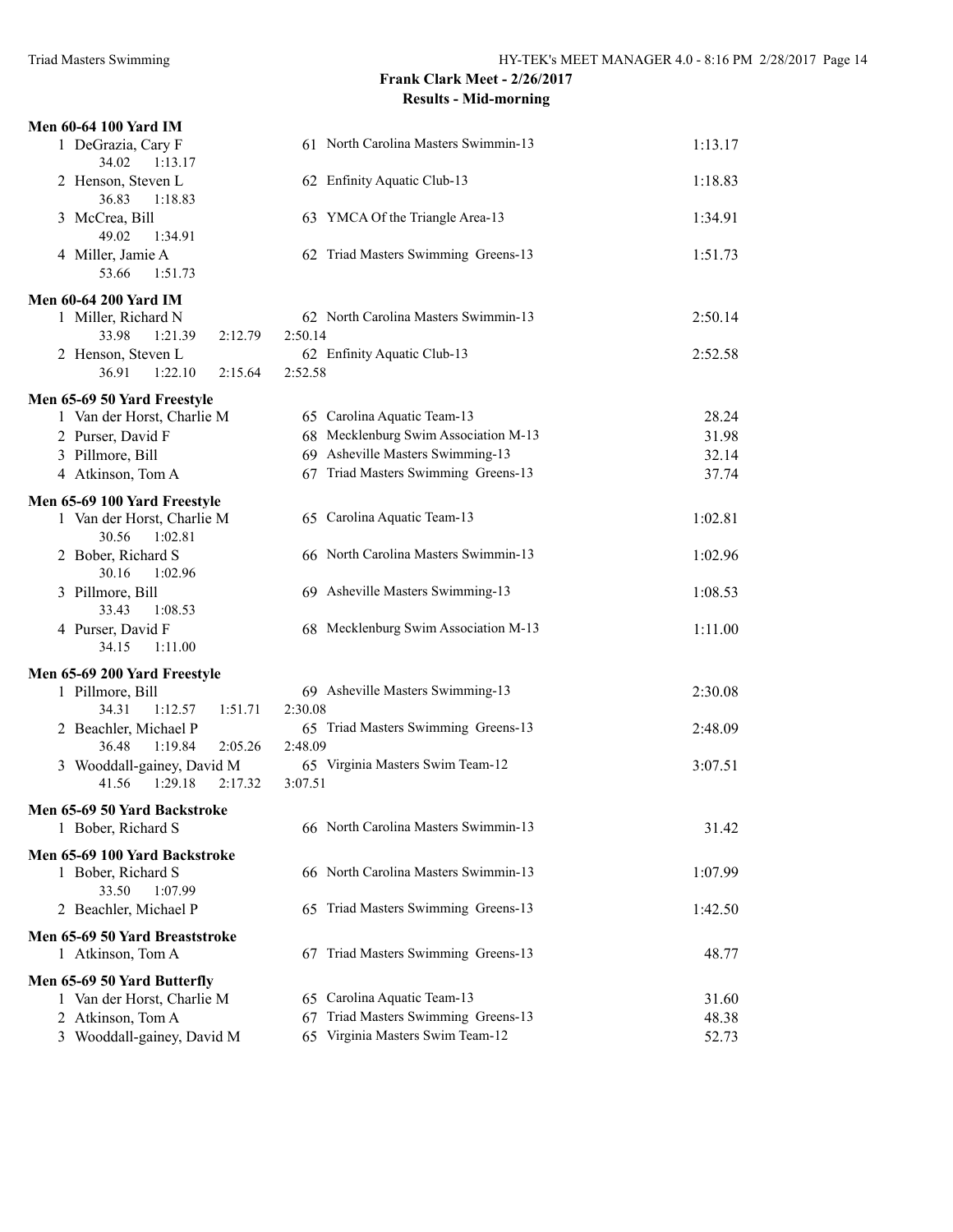| Men 65-69 100 Yard Butterfly                                                     |                                       |         |
|----------------------------------------------------------------------------------|---------------------------------------|---------|
| 1 Van der Horst, Charlie M<br>33.39<br>1:14.99                                   | 65 Carolina Aquatic Team-13           | 1:14.99 |
| 2 Atkinson, Tom A<br>50.75<br>1:51.36                                            | 67 Triad Masters Swimming Greens-13   | 1:51.36 |
| <b>Men 65-69 100 Yard IM</b><br>1 Purser, David F<br>37.34<br>1:21.54            | 68 Mecklenburg Swim Association M-13  | 1:21.54 |
| <b>Men 65-69 200 Yard IM</b><br>1 Atkinson, Tom A<br>48.62<br>2:46.30<br>3:36.12 | 67 Triad Masters Swimming Greens-13   | 3:36.12 |
| Men 70-74 50 Yard Freestyle                                                      |                                       |         |
| 1 White, Bernard T                                                               | 73 Charlotte SwimMasters-13           | 30.31   |
| 2 Fletcher, Doug                                                                 | 74 Raleigh Area Masters-13            | 39.22   |
| Men 70-74 100 Yard Freestyle<br>1 Fletcher, Doug<br>42.71<br>1:30.94             | 74 Raleigh Area Masters-13            | 1:30.94 |
| Men 70-74 200 Yard Freestyle                                                     |                                       |         |
| 1 Fletcher, Doug<br>1:31.14<br>43.34<br>2:22.08                                  | 74 Raleigh Area Masters-13<br>3:11.90 | 3:11.90 |
| Men 70-74 50 Yard Backstroke                                                     |                                       |         |
| 1 Conroy, Mike J                                                                 | 70 Mecklenburg Swim Association M-13  | 36.89   |
| 2 Raab, Wayne                                                                    | 70 Uc13-13                            | 41.29   |
| Men 70-74 100 Yard Backstroke<br>1 Conroy, Mike J<br>40.35<br>1:22.81            | 70 Mecklenburg Swim Association M-13  | 1:22.81 |
| 2 Raab, Wayne<br>45.02<br>1:32.72                                                | 70 Uc13-13                            | 1:32.72 |
| Men 70-74 50 Yard Breaststroke<br>1 Raab, Wayne                                  | 70 Uc13-13                            | 43.74   |
| Men 70-74 100 Yard Breaststroke<br>1 Raab, Wayne<br>43.94<br>1:32.81             | 70 Uc13-13                            | 1:32.81 |
| Men 70-74 50 Yard Butterfly                                                      |                                       |         |
| 1 White, Bernard T                                                               | 73 Charlotte SwimMasters-13           | 32.76   |
| 2 Fletcher, Doug                                                                 | 74 Raleigh Area Masters-13            | 47.13   |
| <b>Men 70-74 100 Yard IM</b><br>1 Conroy, Mike J<br>37.48<br>1:22.57             | 70 Mecklenburg Swim Association M-13  | 1:22.57 |
| 2 Raab, Wayne<br>41.07<br>1:26.71                                                | 70 Uc13-13                            | 1:26.71 |
| Men 80-84 50 Yard Freestyle<br>1 Barrett, Steve                                  | 83 North Carolina Masters Swimmin-13  | 44.02   |
| Men 80-84 50 Yard Backstroke<br>1 Barrett, Steve                                 | 83 North Carolina Masters Swimmin-13  | 52.64   |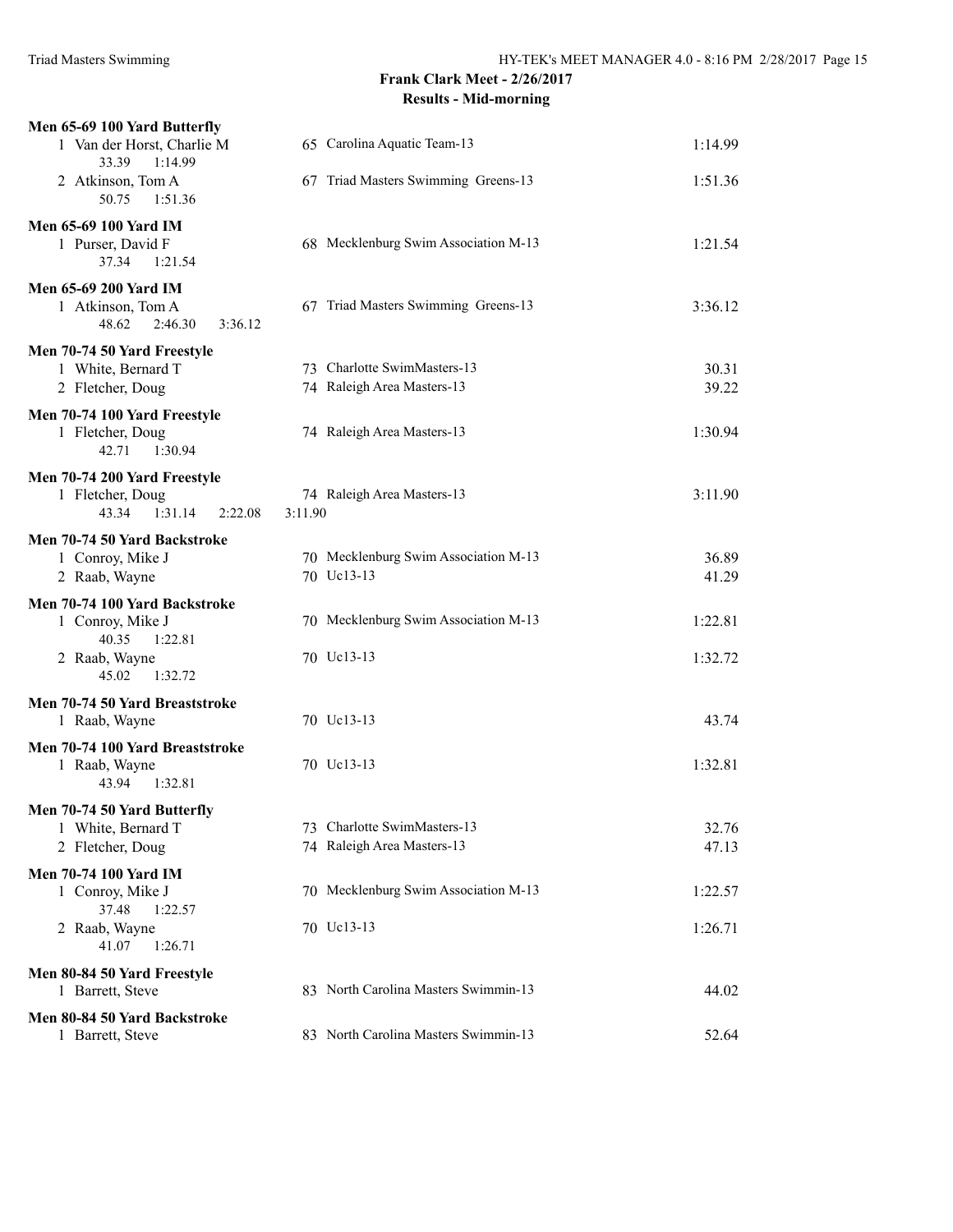| Men 80-84 50 Yard Breaststroke<br>1 Barrett, Steve                                                                                                                                                                    | 83 North Carolina Masters Swimmin-13                                             |                                                     | 57.99                                                                  |
|-----------------------------------------------------------------------------------------------------------------------------------------------------------------------------------------------------------------------|----------------------------------------------------------------------------------|-----------------------------------------------------|------------------------------------------------------------------------|
| Men 80-84 100 Yard Breaststroke<br>1 Barrett, Steve<br>1:00.96<br>2:14.28                                                                                                                                             | 83 North Carolina Masters Swimmin-13                                             |                                                     | 2:14.28                                                                |
| <b>Men 80-84 100 Yard IM</b><br>1 Barrett, Steve<br>54.73<br>1:56.86                                                                                                                                                  | 83 North Carolina Masters Swimmin-13                                             |                                                     | 1:56.86                                                                |
| Men 85-89 50 Yard Freestyle<br>1 Kortheuer, John D                                                                                                                                                                    | 86 Greensboro Community YMCA Mast-13                                             |                                                     | 37.05                                                                  |
| Men 85-89 50 Yard Breaststroke<br>1 Kortheuer, John D                                                                                                                                                                 | 86 Greensboro Community YMCA Mast-13                                             |                                                     | 45.32                                                                  |
| Women 18+200 Yard Freestyle Relay<br>1 Virginia Masters Swim Team-12<br>1) Young, Lindsay W22<br>30.98<br>1:01.82<br>1:30.95                                                                                          | $\mathbf{A}$<br>2) Carson, Rachel A W24<br>2:04.36                               | 3) Jones, Lindsey E W30                             | 2:04.36<br>4) Gardner, Katherine E W35                                 |
| Men 18+200 Yard Freestyle Relay<br>1 Virginia Masters Swim Team-12<br>1) Michener, Nate R M23<br>27.54<br>1:06.18<br>1:34.07                                                                                          | A<br>2) Wooddall-gainey, David M M65 3) Farmer, James M M49<br>2:00.55           |                                                     | 2:00.55<br>4) Tudor, Louis S M60                                       |
| Men 25+200 Yard Freestyle Relay<br>1 Mecklenburg Swim Association N<br>1) McCormick, Bill T M44<br>24.46<br>49.58<br>1:13.81                                                                                          | A<br>2) Walton, Jeremy C M30<br>1:45.24                                          | 3) Johnson, Theo M34                                | 1:45.24<br>4) Purser, David F M68                                      |
| Men 25+200 Yard Medley Relay<br>1 Mecklenburg Swim Association N<br>1) Challis, John L M43<br>30.55<br>1:00.00<br>1:30.64                                                                                             | A<br>2) McCormick, Bill T M44<br>1:54.63                                         | 3) Brown, Stephen C M50                             | 1:54.63<br>4) Johnson, Theo M34                                        |
| Mixed 18+200 Yard Medley Relay<br>1 Virginia Masters Swim Team-12<br>1) Carson, Rachel A W24<br>37.99<br>1:15.94<br>1:45.41<br>2 Virginia Masters Swim Team-12<br>1) Huddleston, Bobby A M29<br>31.24 1:14.03 1:49.36 | B<br>2) Jones, Lindsey E W30<br>2:11.95<br>A<br>2) Young, Lindsay W22<br>2:15.85 | 3) Burks, Garret M24<br>3) Gardner, Katherine E W35 | 2:11.95<br>4) Tudor, Louis S M60<br>2:15.85<br>4) Michener, Nate R M23 |
| Mixed 25+200 Yard Freestyle Relay<br>1 Fort Bragg Masters-13<br>1) Humphreys, Charlotte W25<br>59.64<br>1:27.83<br>28.00                                                                                              | $\mathbf{A}$<br>2) Earl, Chelsea W25<br>2:00.11                                  | 3) Reinert, Phillip V M29                           | 2:00.11<br>4) James, Brian C M37                                       |
| Mixed 25+200 Yard Medley Relay<br>1 Fort Bragg Masters-13<br>1) Earl, Chelsea W25<br>37.96<br>1:15.58<br>1:44.59                                                                                                      | A<br>2) Reinert, Phillip V M29<br>2:15.75                                        | 3) Humphreys, Charlotte W25                         | 2:15.75<br>4) James, Brian C M37                                       |
| Mixed 35+200 Yard Freestyle Relay<br>1 Triad Masters Swimming Greens<br>1) Tiska, Patty A W57<br>30.56<br>1:12.06<br>1:41.63                                                                                          | $\mathbf{A}$<br>2) Miller, Jamie A M62<br>2:07.57                                | 3) Old, Cath A W39                                  | 2:07.57<br>4) MacDonell, Stuart M53                                    |